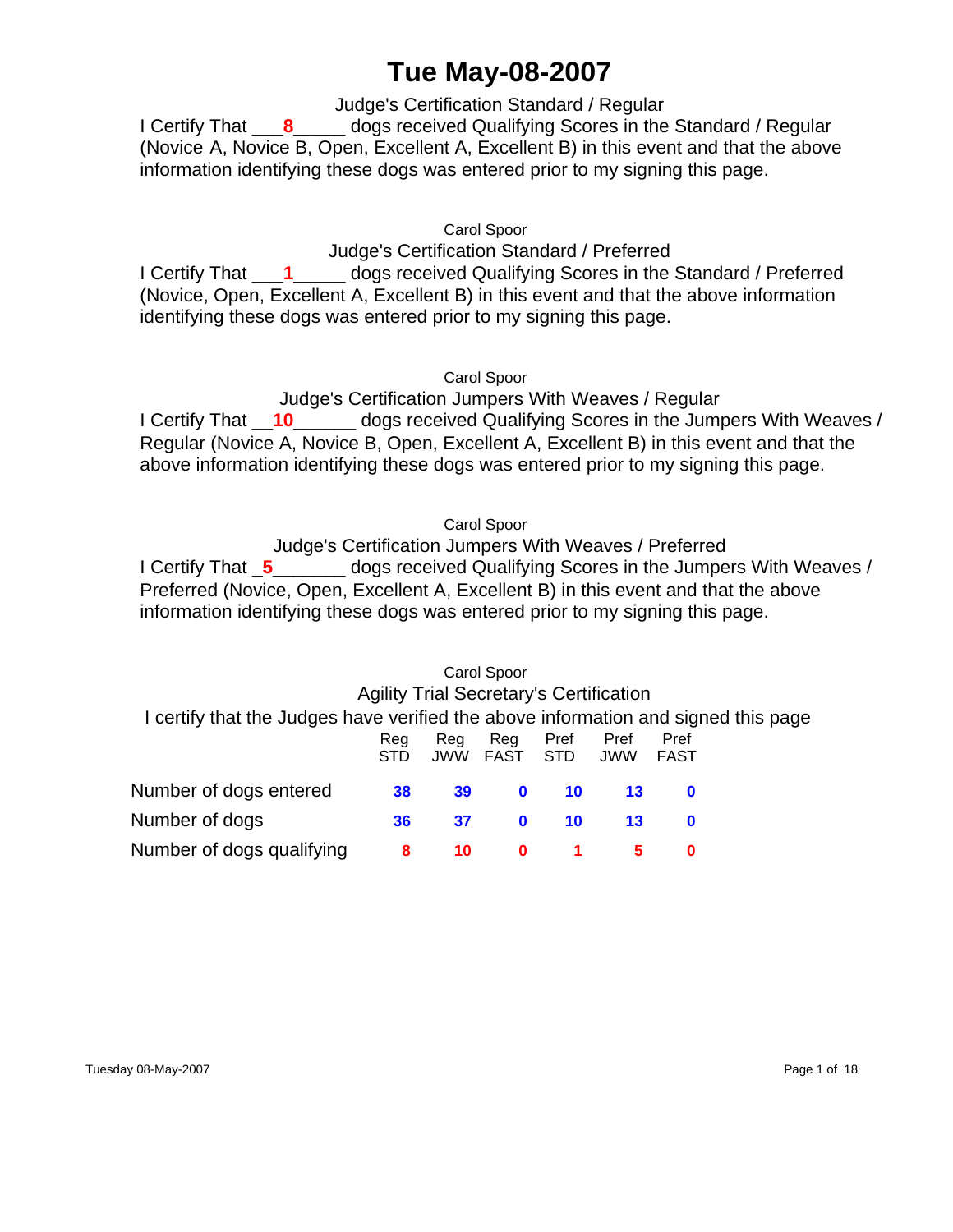# Standard / Novice A / Regular

| Score   Time        |                 |                 |                       |                                                                                                                                          | Level                               | 2               |
|---------------------|-----------------|-----------------|-----------------------|------------------------------------------------------------------------------------------------------------------------------------------|-------------------------------------|-----------------|
| 20<br>$Entered = 1$ | Qualified = $0$ |                 | Tuesday Yards 132     |                                                                                                                                          | <b>132 Seconds</b> 64:00            |                 |
|                     |                 |                 |                       |                                                                                                                                          | Participated = $1$                  |                 |
| Tue                 | 20130           |                 |                       | KELLEN'S DAISY MAE, 105837, Boxer, 7/7/2003, Bitch, OWNER: Ellen<br>Kay Kinsey, 2803 N. Fourth St., Jamestown, PA, 16134, HANDLER: Ellen |                                     |                 |
| NQ.                 |                 | Kinsey          |                       |                                                                                                                                          |                                     |                 |
|                     | 1st             | 2 <sub>nd</sub> | 3rd                   | 4th                                                                                                                                      |                                     |                 |
| 24                  | Tuesday Yards   |                 | 132<br>Seconds<br>132 | 64 :00<br>64:00                                                                                                                          | $Entered = 1$<br>Participated $= 1$ | Qualified = $0$ |
| Tue                 | 24109           |                 |                       | MITCH'S GYPSY IN THE PALACE, WS066826/07, Boxer, 8/10/2003,<br>Bitch, OWNER: Margaret Magoffin, 15 Hillrise Dr., Penfield, NY, 14526     |                                     |                 |
| NQ.                 |                 |                 |                       |                                                                                                                                          |                                     |                 |
|                     | 1st             | 2nd             | 3rd                   | 4th                                                                                                                                      |                                     |                 |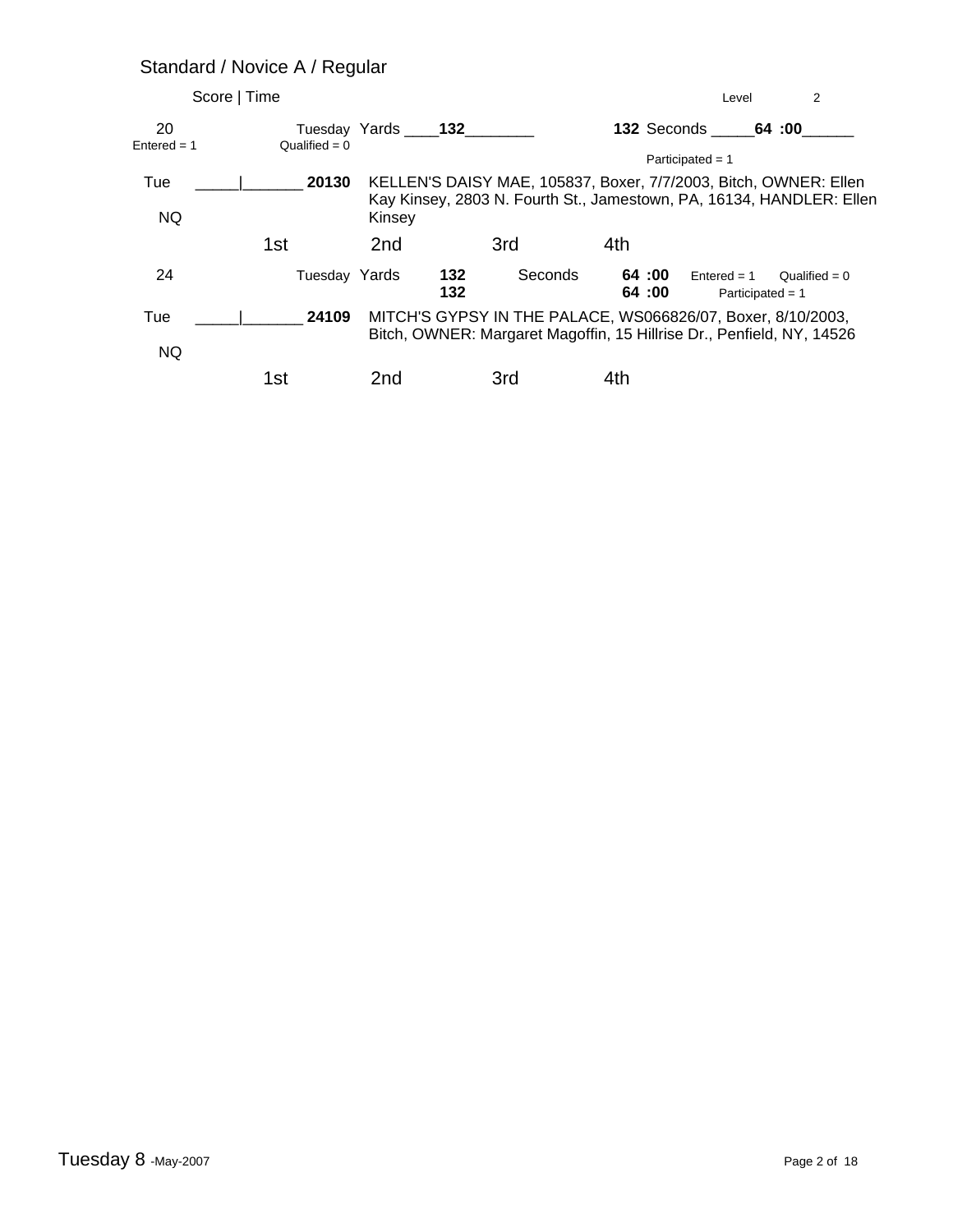#### Standard / Novice B / Regular

|             |                |                                            | Score   Time |                |                             |                         |                                                                                                                                                                                                                                                                                                         |                  | Level                               | 13                                                                                                                                                                                                                |
|-------------|----------------|--------------------------------------------|--------------|----------------|-----------------------------|-------------------------|---------------------------------------------------------------------------------------------------------------------------------------------------------------------------------------------------------------------------------------------------------------------------------------------------------|------------------|-------------------------------------|-------------------------------------------------------------------------------------------------------------------------------------------------------------------------------------------------------------------|
|             |                | 20                                         |              | Tuesday Yards  |                             | 132                     | Seconds                                                                                                                                                                                                                                                                                                 | 64:00<br>64 :00  | $Entered = 7$<br>Participated = $7$ | Qualified $= 4$                                                                                                                                                                                                   |
| $\mathbf 1$ | Tue            | 95                                         | 57:93        | 20110          |                             |                         | EMMA RN CGC, ILP100687, Boxer, 11/1/2002, Bitch, OWNER: Sandra                                                                                                                                                                                                                                          |                  |                                     | Kistler, 214 Ranchview Dr., Vandalia, OH, 45377, HANDLER: Ken Kistler                                                                                                                                             |
|             |                | <b>QUALIFIED</b><br>Tue<br><b>NQ</b>       |              | 20114          |                             | Liberty, IA, 52317-9540 | PEPRHL WILL YOU DANCE MARBO, WS141446/01, Boxer, 8/1/2005,<br>Bitch, OWNER: Sue Ann Thompson, 1858 Curtis Bridge Rd. NE, N.                                                                                                                                                                             |                  |                                     |                                                                                                                                                                                                                   |
|             |                | Tue<br><b>NQ</b>                           |              | 20116          |                             |                         | GOLD MEDAL'S CARBON COPY, WS099611/01, Boxer, 7/23/2004,                                                                                                                                                                                                                                                |                  |                                     | Bitch, OWNER: Valerie J. Rosenblum, 398 Slow Draw Dr., Valparaiso, IN,                                                                                                                                            |
|             | $\overline{2}$ | Tue<br>95                                  | 58:3520126   |                |                             |                         | 46383, HANDLER: Valerie Rosenblum<br>CINNRLEE CHOCOLAT MARSEILLAIS RN, WS137545/06, Boxer,<br>7/17/2005, Bitch, OWNER: Ellen M Gruber, 227 Morris Drive, Niles, MI,                                                                                                                                     |                  |                                     |                                                                                                                                                                                                                   |
|             |                | <b>QUALIFIED</b><br>Tue<br><b>NQ</b>       |              | 20136          | 49120-8732<br><b>Staley</b> |                         | BREEDER: S. Hensley/S. Prillwitz/C. Burks, By: CH Higo's After 6 -<br>Benchmark 'GD Golly Miss Molly, OWNER: Brenda Staley & Ellen<br>Ellerman, 355 N. Chesnut St., Monrovia, IN, 46157, HANDLER: Brenda                                                                                                |                  |                                     | BENCHMARK'S AURORA STAR, WR064897/02, Boxer, 4/1/2002, Bitch,                                                                                                                                                     |
|             | 4              | Tue 91                                     | /68:58       | 20137          |                             |                         | 214 Ranchview Dr., Vandalia, OH, 45377                                                                                                                                                                                                                                                                  |                  |                                     | PENNY RA, ILP152409, Boxer, 4/8/2004, Bitch, OWNER: Sandra Kistler,                                                                                                                                               |
|             | 3              | <b>QUALIFIED</b><br>Tue 95<br>QUALIFIED    | 61:6620141   |                | Hendrickson                 |                         | W. Kent Circle, Broken Arrow, OK, 74012, HANDLER: Tracy L.                                                                                                                                                                                                                                              |                  |                                     | SUNCHASE'S LITTLE BLACK DRESS RN CD NA, WS069670/06, Boxer,<br>11/20/2003, Bitch, OWNER: Tracy L. Hendrickson & Rhoda Goselin, 4412                                                                               |
|             |                |                                            |              | 1st 20110      | 2nd 20126                   |                         | 3rd 20141                                                                                                                                                                                                                                                                                               | 4th 20137        |                                     |                                                                                                                                                                                                                   |
|             |                | 24                                         |              | Tuesday Yards_ |                             | 132<br>132              | Seconds                                                                                                                                                                                                                                                                                                 | 64 :00<br>64 :00 | $Entered = 6$<br>Participated = $6$ | Qualified $= 1$                                                                                                                                                                                                   |
|             | 1              | Tue<br><b>NQ</b><br>Tue<br>87<br>QUALIFIED | 67:0424111   | 24101          |                             |                         | BOSCO JABBA THE HUT NAJ, WS006271/03, Boxer, 5/4/2002, Dog,<br>Star, OWNER: Ron Trainer, 320 Shawnee Trail, Centerville, OH, 45458<br>TEALCREST'S HALF A SIXPENCE, WS13710702, Boxer, 5/20/2005,<br>Dog, OWNER: Brian Richard, 5300 Pontiac Dr., Fairview Heights, IL,<br>62208-3521, HANDLER: Mary Nee |                  |                                     | BREEDER: Nicole Goodman, By: Budweiser Number Two - Nikki's Blazing                                                                                                                                               |
|             |                | Tue<br><b>NQ</b>                           |              | 24124          |                             |                         | BENDER KINNEY, 157718, Boxer, 6/8/2003, Dog, OWNER: Tracy<br>Kinney, 4119 Summit Rd., Batavia, OH, 45103                                                                                                                                                                                                |                  |                                     |                                                                                                                                                                                                                   |
|             |                | Tue<br><b>NQ</b>                           |              | 24129          | NE, 68901                   |                         | HI-STAND'S I WANNA TALK ABOUT "ME", WS05460/07, Boxer,<br>3/24/2002, Dog, OWNER: Vicki Wolfe Sinner, 820 E. 5th St., Hastings,                                                                                                                                                                          |                  |                                     |                                                                                                                                                                                                                   |
|             |                | Tue<br><b>NQ</b>                           |              | 24130          |                             |                         | BENCHMARK'S BLACK MAGIC, WS131633/02, Boxer, 5/9/2005, Dog,<br>OWNER: Brenda Staley, 355 N Chestnut St, Monrovia, IN, 46157                                                                                                                                                                             |                  |                                     |                                                                                                                                                                                                                   |
|             |                | Tue<br><b>NQ</b>                           |              | 24131          | Garton                      |                         | WINMERE BLACK EYED SUSAN RN CGC, WS036452/02, Boxer,                                                                                                                                                                                                                                                    |                  |                                     | 3/23/2003, Bitch, BREEDER: Owner, By: CH School's Fireworks Powerplay<br>- Winmere Tess D'Urbervilles, RN CGC, OWNER: Theresa Garton & Lynn<br>Garton, P.O. Box 13068, Oklahoma City, OK, 73113, HANDLER: Theresa |
|             |                |                                            |              | 1st 24111      | 2nd                         |                         | 3rd                                                                                                                                                                                                                                                                                                     | 4th              |                                     |                                                                                                                                                                                                                   |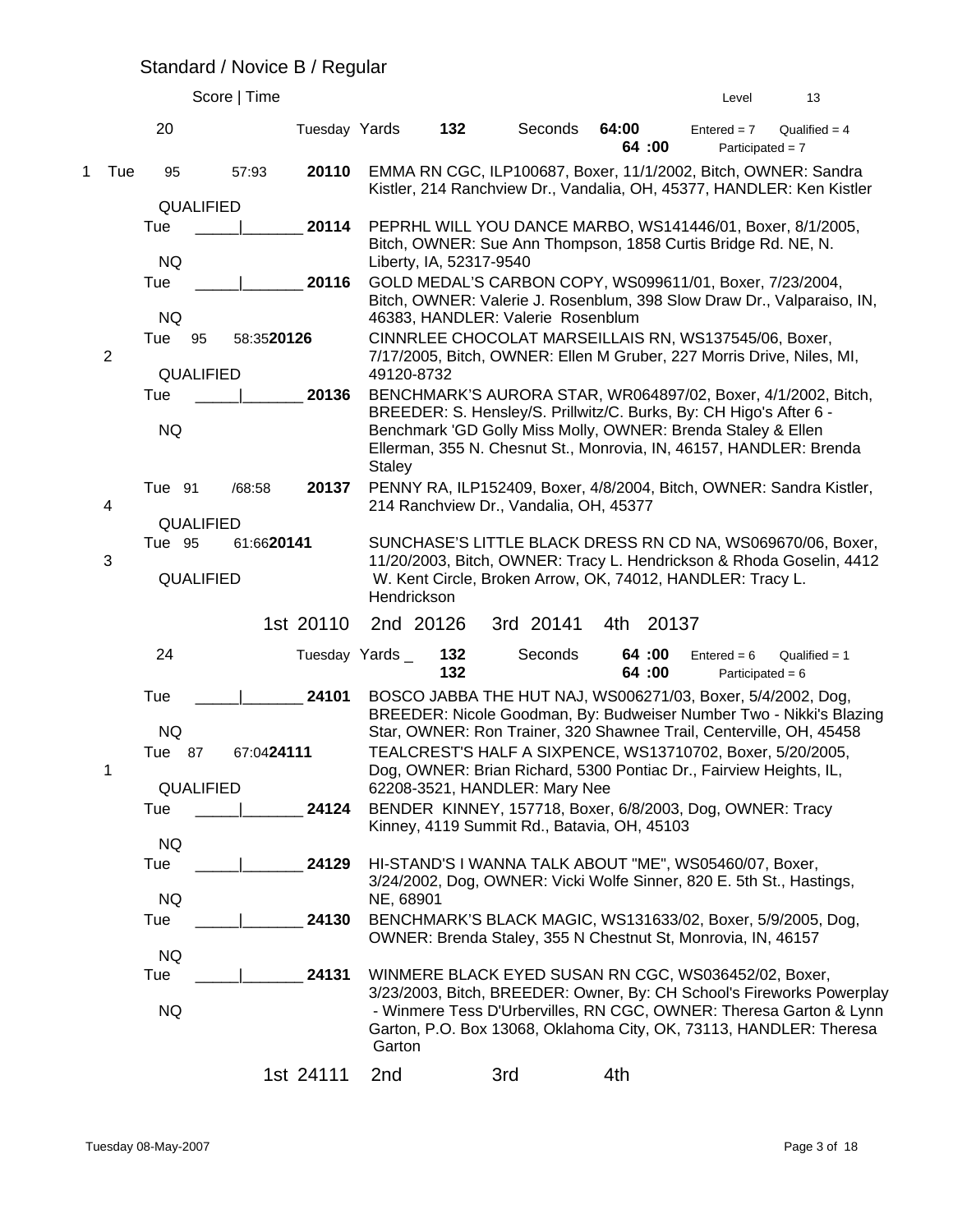#### Standard / Open / Regular

| Score   Time |               |                 |                |                                                                                                                                     |                | Level                               | 6                                                                      |
|--------------|---------------|-----------------|----------------|-------------------------------------------------------------------------------------------------------------------------------------|----------------|-------------------------------------|------------------------------------------------------------------------|
| 20           | Tuesday Yards |                 | 172<br>172     | Seconds                                                                                                                             | 70:00<br>70:00 | $Entered = 2$<br>Participated = $2$ | Qualified = $0$                                                        |
| Tue          | 20102         |                 |                | SAVOY LUSTIG UND SCHOEN NA NAJ RN, WR002256/01, Boxer,<br>10/31/2000, Bitch, OWNER: Mary & Stephen Quinn, 37337 Orange              |                |                                     |                                                                        |
| <b>NQ</b>    |               |                 |                | Blossom Lane, Dade City, FL, 33525-0805, HANDLER: Stephen Quinn                                                                     |                |                                     |                                                                        |
| Tue          | 20138         |                 |                |                                                                                                                                     |                |                                     | CH BLUE COLLAR'S STARSHIP MERCURY RA NA NAJ, WS035473/05,              |
| <b>NQ</b>    |               |                 |                | Boxer, 4/13/2003, Bitch, OWNER: Kerry Rodgers, 131 Casa Loma Cir.,<br>Georgetown, TX, 78628, HANDLER: Kerry Rogers                  |                |                                     |                                                                        |
|              | 1st           | 2nd             |                | 3rd                                                                                                                                 | 4th            |                                     |                                                                        |
| 24           | Tuesday Yards |                 | 172<br>172     | Seconds                                                                                                                             | 70:00<br>70:00 | $Entered = 4$<br>Participated = $4$ | Qualified = $0$                                                        |
| Tue          | 24107         |                 |                |                                                                                                                                     |                |                                     | INDIGO'S CACTUS FLOWER V BLEILWOOD NA, WS090503/05, Boxer,             |
| <b>NQ</b>    |               |                 |                | Ave., Sherrard, IL, 61281, HANDLER: Rose Northcutt                                                                                  |                |                                     | 5/9/2004, Bitch, OWNER: Rose Northcutt and Rhonda Nickels, 2913 155th  |
| Tue          | 24116         |                 |                |                                                                                                                                     |                |                                     | GOLD MEDAL'S JAX OF ALL TRADES NA NAJ RN CD, WR064850/06,              |
| <b>NQ</b>    |               |                 | MI, 49120-8732 |                                                                                                                                     |                |                                     | Boxer, 4/30/2002, Dog, OWNER: Ellen M Gruber, 227 Morris Drive, Niles, |
| Tue          | 24122         |                 |                | SEMPER FI STEALING HOME NA NAJ CD RA, WS012958/04, Boxer,                                                                           |                |                                     |                                                                        |
| <b>NQ</b>    |               |                 |                | Township Pl., Marietta, GA, 30062, HANDLER: Dena Hudson                                                                             |                |                                     | 7/17/2002, Dog, OWNER: Dena Hudson & Claudia Clifton, 782 Coventry     |
| Tue          | 24125         |                 |                |                                                                                                                                     |                |                                     | HILLSTREAM'S HUCKLEBERRY FRIEND RN CDX NA, WS053969/03,                |
| <b>NQ</b>    |               |                 |                | Boxer, 8/26/2003, Dog, OWNER: Megan L. Pilarcik & Dave Pilarcik,<br>13299 Escena Court, Yucaipa, CA, 92399, HANDLER: Megan Pilarcik |                |                                     |                                                                        |
|              | 1st           | 2 <sub>nd</sub> |                | 3rd                                                                                                                                 | 4th            |                                     |                                                                        |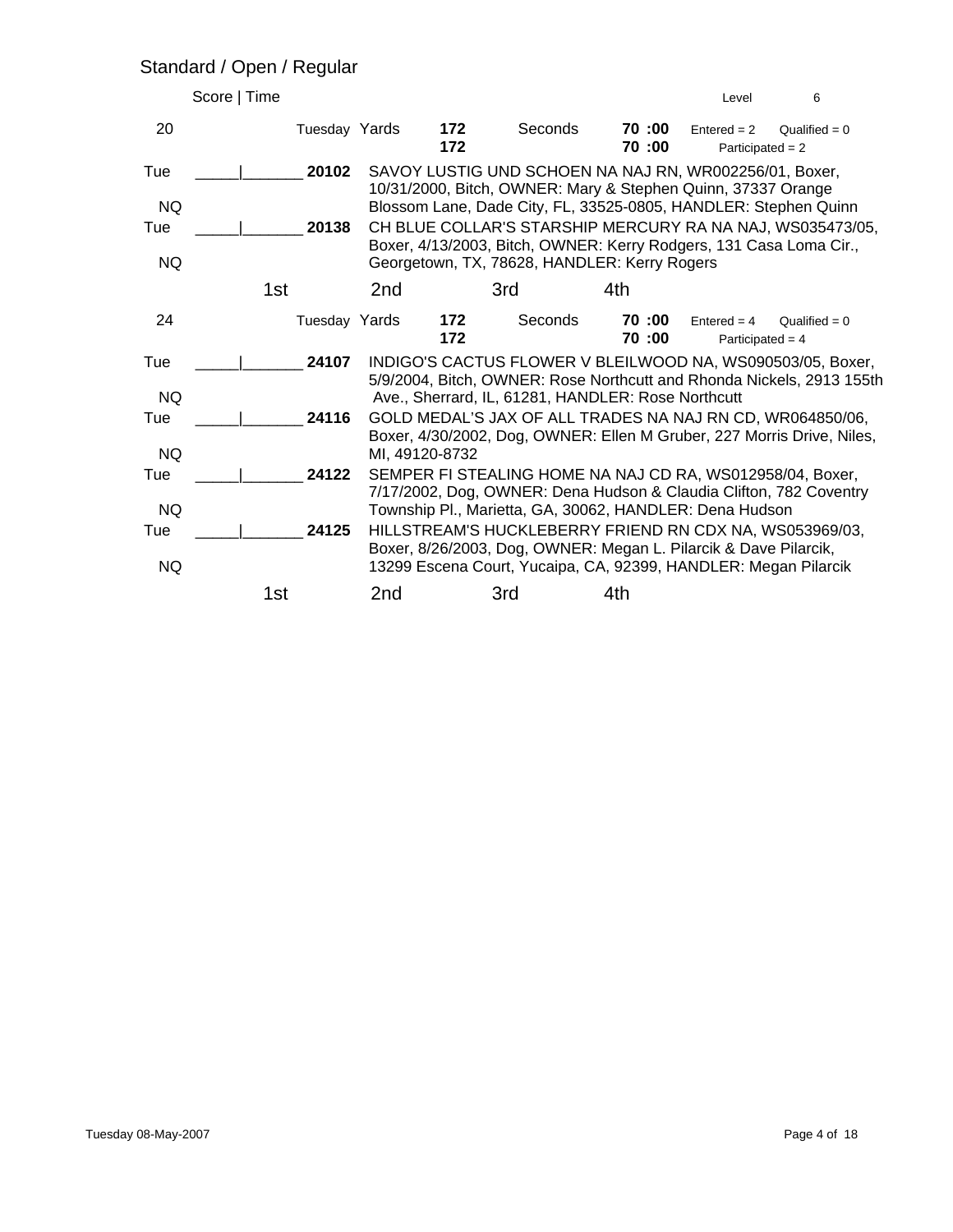#### Standard / Excellent A / Regular

| Score   Time |               |                         |            |                                                                                                                              |                | Level                               | 4                                                                     |
|--------------|---------------|-------------------------|------------|------------------------------------------------------------------------------------------------------------------------------|----------------|-------------------------------------|-----------------------------------------------------------------------|
| 20           | Tuesday Yards |                         | 166<br>166 | Seconds                                                                                                                      | 59:00<br>59:00 | $Entered = 2$<br>Participated $= 2$ | Qualified = $0$                                                       |
| Tue          | 20101         |                         |            | SWEET GEORGIE'S BELLE OF THE BALL CD OA OAJ, WS134666/02,<br>Boxer, 6/5/2005, Bitch, OWNER: Ruth M. & James P. Hutchins, 502 |                |                                     |                                                                       |
| NQ.          |               |                         |            | Blossomhill Lane, Cincinnati, OH, 45224, HANDLER: Jim Hutchins                                                               |                |                                     |                                                                       |
| Tue          | 20127         |                         |            | COUNTERGLOW'S REBELLINA OA NAJ, WS046833/01, Boxer,                                                                          |                |                                     |                                                                       |
| <b>NQ</b>    |               |                         |            | 4/10/2000, Bitch, BREEDER: Susan G. Rodwell, By: Trimanor's Triple<br>1105 Rowe Rd., Milford, MI, 48380                      |                |                                     | Taboo - Counterglow's Classy Mandy, OWNER: Susan L. Stevens-Schultz,  |
|              | 1st           | 2nd                     |            | 3rd                                                                                                                          | 4th            |                                     |                                                                       |
| 24           | Tuesday Yards |                         | 166<br>166 | Seconds                                                                                                                      | 59:00<br>59:00 | $Entered = 2$<br>Participated = $1$ | Qualified = $0$                                                       |
| Tue          | 24126         |                         |            | SUNCHASE'S BOY TOY CDX OA NAJ RN, WR057501/12, Boxer,<br>11/22/2001, Dog, OWNER: Tracy L. Hendrickson, 4412 W. Kent Circle,  |                |                                     |                                                                       |
| NQ.          |               | Broken Arrow, OK, 74012 |            |                                                                                                                              |                |                                     |                                                                       |
| Tue          | 24132         |                         |            | BRAVO'S CHORUS LINE CD OA OAJ, WR062042/05, Boxer, 3/1/2002,                                                                 |                |                                     |                                                                       |
| Absent       |               |                         |            | 55428-3241, HANDLER: Carol Garaghty                                                                                          |                |                                     | Bitch, OWNER: Carol & Phil Garaghty, 7733 59th Ave. No., Crystal, MN, |
|              | 1st           | 2nd                     |            | 3rd                                                                                                                          | 4th            |                                     |                                                                       |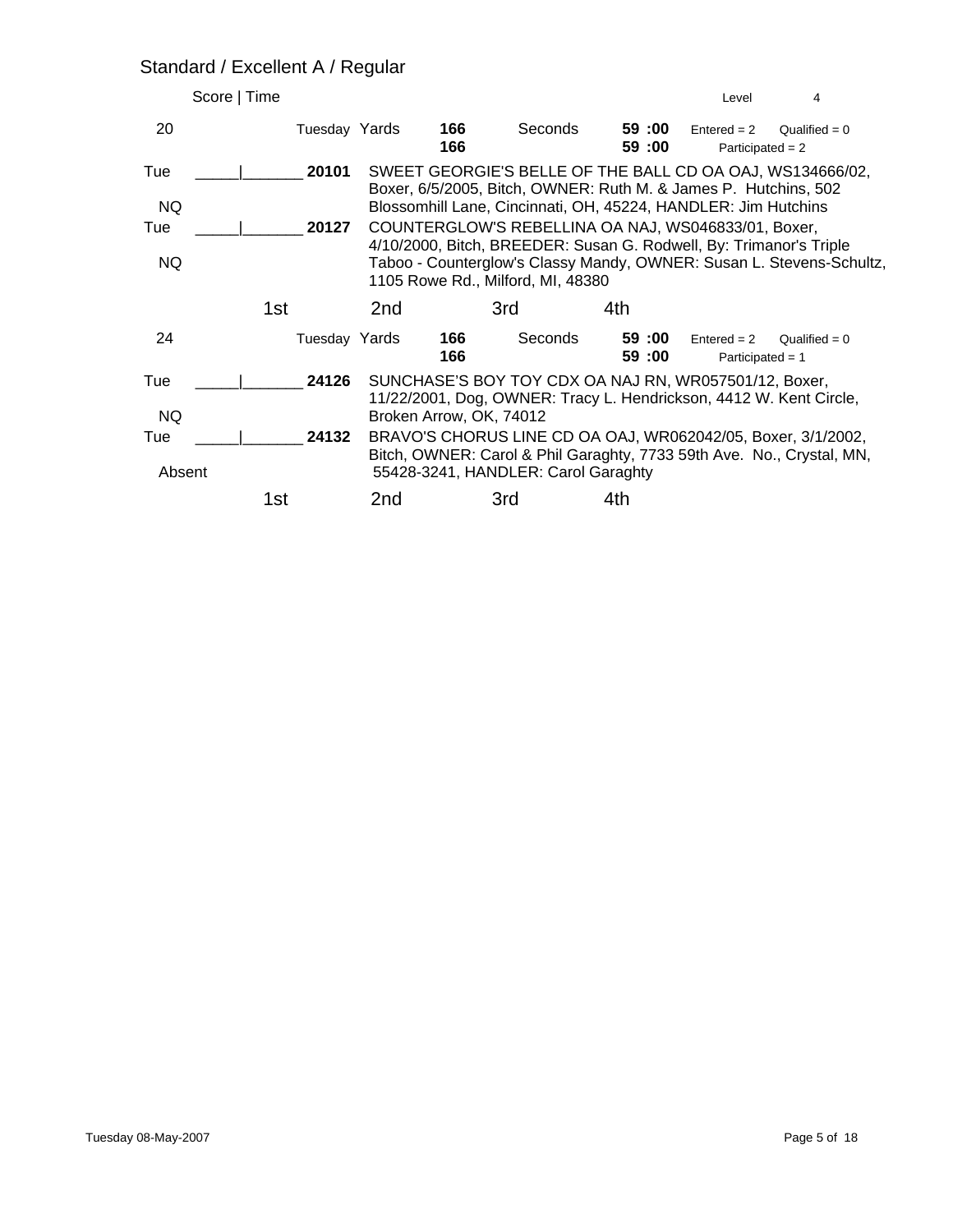#### Standard / Excellent B / Regular

|   |                                | Score   Time        |                 |                         |                                                                                                                                                                                                                                           |                  | Level                               | 13                                                                                                                                              |
|---|--------------------------------|---------------------|-----------------|-------------------------|-------------------------------------------------------------------------------------------------------------------------------------------------------------------------------------------------------------------------------------------|------------------|-------------------------------------|-------------------------------------------------------------------------------------------------------------------------------------------------|
|   | 20                             | Tuesday Yards       |                 | 166<br>166              | Seconds                                                                                                                                                                                                                                   | 59:00<br>59 :00  | $Entered = 4$<br>Participated = $4$ | Qualified $= 1$                                                                                                                                 |
|   | Tue<br><b>NQ</b><br>Tue<br>100 | 20117<br>47:2320118 |                 |                         | JOSEPHINE VON BACHBETT VCD2 AX AXJ, WS001755/03, Boxer,<br>1/21/2002, Bitch, OWNER: Renee & Terry Basye, Jr., 1601 Prarie Ave.,<br>Beloit, WI, 53511-3838, HANDLER: Renee Basye<br>MACH RIEGEL'S DIAMOND OF SAVOY RE, WR064507/02, Boxer, |                  |                                     |                                                                                                                                                 |
| 1 | QUALIFIED                      |                     |                 | Pl., Valrico, FL, 33594 |                                                                                                                                                                                                                                           |                  |                                     | 3/5/2002, Bitch, BREEDER: Esther Riegel & Mary Banta, By: Suncrest's In<br>His Image - Savoy Hot Sicily, CD, OWNER: Ileana Nadal, 3136 Oak Tree |
|   | Tue<br><b>NQ</b>               | 20122               |                 |                         | CH TEALCREST'S PENNYS FROM HEAVEN CD RA AX AXJ,<br>WR051949/01, Boxer, 10/12/2001, Bitch, OWNER: Jill Hootman, 171<br>Tylertown Rd., Clarksville, TN, 37040                                                                               |                  |                                     |                                                                                                                                                 |
|   | Tue<br><b>NQ</b>               | 20135               |                 |                         | BENCHMARK'S JOE LOUIS CD AX MXJ RE, WP982576/03, Boxer,<br>7/8/2000, Dog, OWNER: Brenda & Charles Staley, 355 N Chestnut St,<br>Monrovia, IN, 46157, HANDLER: Brenda Staley                                                               |                  |                                     |                                                                                                                                                 |
|   |                                | 1st 20118           | 2nd             |                         | 3rd                                                                                                                                                                                                                                       | 4th              |                                     |                                                                                                                                                 |
|   | 24                             |                     | Tuesday Yards_  | 166<br>166              | Seconds                                                                                                                                                                                                                                   | 59 :00<br>59 :00 | $Entered = 7$<br>Participated = $6$ | Qualified $= 1$                                                                                                                                 |
|   | Tue<br><b>NQ</b>               | 24102               |                 |                         | SUNCHASE'S BLEACHED BLONDE CDX AX OAJ RN, ILP100396,<br>Boxer, 8/7/1998, Bitch, OWNER: Tracy L. Hendrickson, 4412 W. Kent<br>Circle, Broken Arrow, OK, 74012                                                                              |                  |                                     |                                                                                                                                                 |
| 1 | Tue<br>100<br>QUALIFIED        | 52:2824103          |                 |                         | Bitch, OWNER: Ruth M. & James P. Hutchins, 502 Blossomhill Lane,<br>Cincinnati, OH, 45224, HANDLER: Jim Hutchins                                                                                                                          |                  |                                     | SWEET GEORGIE GIRL UDX MX MXJ, WR03765206, Boxer, 7/19/2001,                                                                                    |
|   | Tue<br><b>NQ</b>               | 24104               |                 | Arbor, MI, 48103        | AMAZING OPPORTUNITY OF CHANCE MX MXJ, WR022646/02,<br>Boxer, 4/4/2001, Dog, OWNER: Celeste Bell, 5552 Wagoner Ct., Ann                                                                                                                    |                  |                                     |                                                                                                                                                 |
|   | Tue<br><b>NQ</b>               | 24105               | OH, 44109       |                         | MICHAEL JOHNS MIGHTY GOLIATH MX MXJ, WR073429/01, Boxer,                                                                                                                                                                                  |                  |                                     | 10/4/2002, Dog, OWNER: Michael Butler, 4415 Behrwald Ave., Cleveland,                                                                           |
|   | Tue<br><b>NQ</b>               | 24112               |                 |                         | CH KELLY'S CRUISE ON UP SHALSADE RN AX AXJ, WS014013/01,<br>Boxer, 7/3/2002, Dog, OWNER: Susan Kelly & Shirley Laussade, 205<br>Alliance St., Kenner, LA, 70062-1027, HANDLER: Susan Kelly                                                |                  |                                     |                                                                                                                                                 |
|   | Tue                            | 24113               |                 |                         | CH SUNCHASE'S BLONDE MOMENT CDX AX AXJ RN, WP995105/01,<br>Boxer, 8/1/2000, Bitch, OWNER: Tracy L. Hendrickson, 4412 W. Kent                                                                                                              |                  |                                     |                                                                                                                                                 |
|   | <b>NQ</b><br>Tue<br>Absent     | 24114               |                 | Cleveland, TN, 37323    | Circle, Broken Arrow, OK, 74012<br>LUCKY LADY HANNA GRACE CDX RE MX MXJ CGC, WS017604/01,                                                                                                                                                 |                  |                                     | Boxer, 8/12/2002, Bitch, OWNER: Sandie Turner, 531 Hughes Lake Rd. SE,                                                                          |
|   |                                | 1st 24103           | 2 <sub>nd</sub> |                         | 3rd                                                                                                                                                                                                                                       | 4th              |                                     |                                                                                                                                                 |
|   | 26                             | Tuesday Yards       |                 | 166<br>166              | Seconds                                                                                                                                                                                                                                   | 59:00<br>59 :00  | $Entered = 2$<br>Participated = $2$ | Qualified $= 1$                                                                                                                                 |
| 1 | Tue<br>100<br><b>QUALIFIED</b> | 53:4326101          |                 |                         | SWEET BEAU REGARDS 2 YOU CDX MX MXJ, WR03765205, Boxer,<br>7/19/2001, Dog, OWNER: James P & Ruth M. Hutchins, 502 Blossomhill<br>Lane, Cincinnati, OH, 45224, HANDLER: Ruth Hutchins                                                      |                  |                                     |                                                                                                                                                 |
|   | Tue<br><b>NQ</b>               | 26103               |                 |                         | SCHMIDT'S SLICK LADY'S BLACK ONYX CD AX AXJ RA CGC,<br>WR025366/01, Boxer, 4/20/2001, Bitch, OWNER: Leta L. McCulla, 1100<br>N Heck Hill Rd., St. Paris, OH, 43072-9349                                                                   |                  |                                     |                                                                                                                                                 |
|   |                                | 1st 26101           | 2nd             |                         | 3rd                                                                                                                                                                                                                                       | 4th              |                                     |                                                                                                                                                 |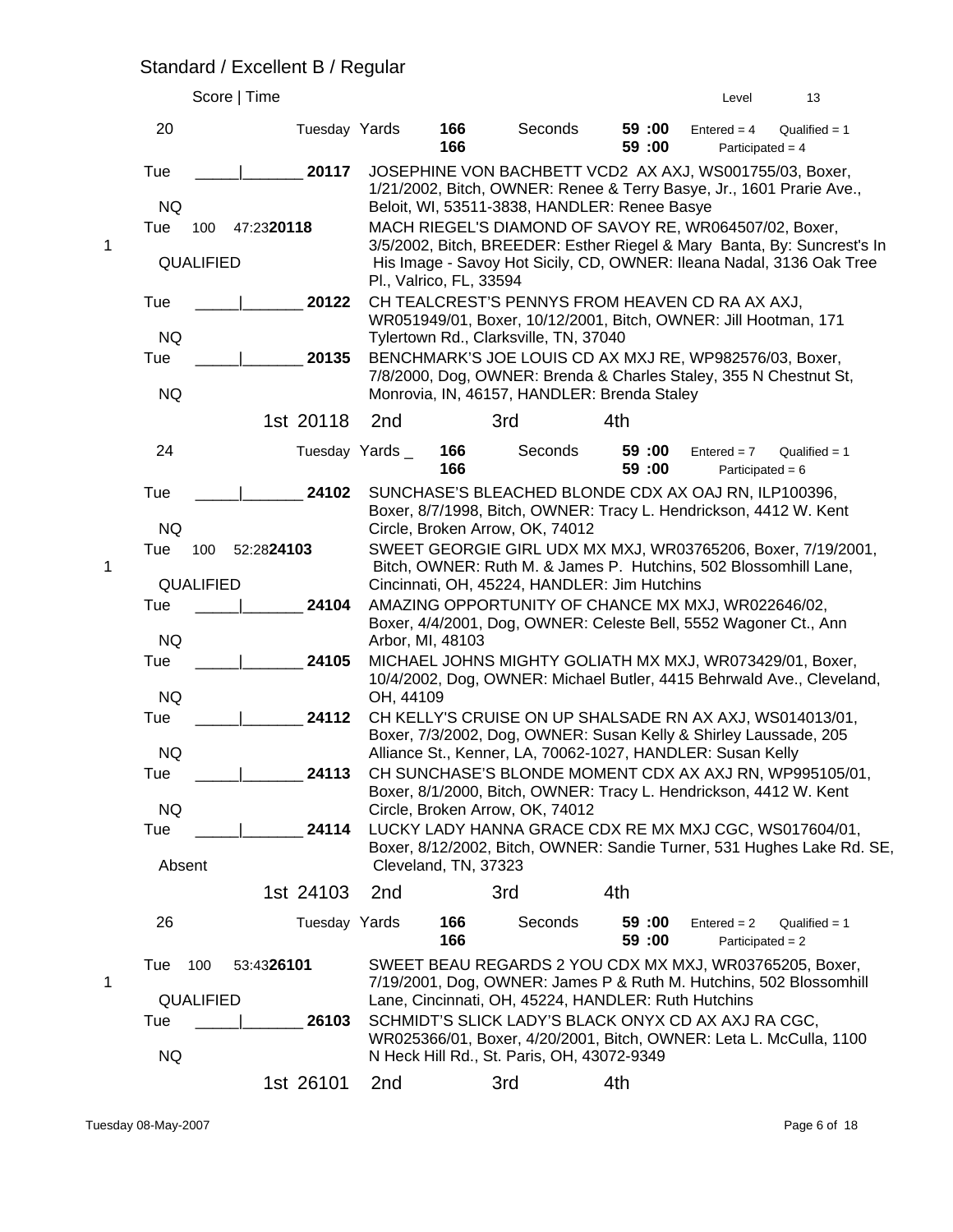#### Standard / Novice / Preferred

| Score   Time             |               |                 |            |                                                                                                                             |                | Level                               | 5                                                                                                                                          |
|--------------------------|---------------|-----------------|------------|-----------------------------------------------------------------------------------------------------------------------------|----------------|-------------------------------------|--------------------------------------------------------------------------------------------------------------------------------------------|
| 16                       | Tuesday Yards |                 | 132<br>132 | Seconds                                                                                                                     | 69:00<br>69:00 | $Entered = 3$<br>Participated $=$ 3 | Qualified = $0$                                                                                                                            |
| Tue                      | 16103         |                 |            | AMAYA DEE BOXER RN NA AXJ, WP964466/02, Boxer, 3/22/2000,                                                                   |                |                                     |                                                                                                                                            |
| <b>NQ</b>                |               |                 |            | Jaquelyn Maree, OWNER: Rebecca & Eric Gilchrist, 811 74th St. NE,<br>Cedar Rapids, IA, 52402, HANDLER: Rebecca Gilcrest     |                |                                     | Bitch, BREEDER: Duane & Nancy Ebrecht, By: Pri nce Rocky VII - Milady                                                                      |
| Tue                      | 16104         |                 |            |                                                                                                                             |                |                                     | BECCA RN NA CGC, ILP103460, Boxer, 8/1/2003, Bitch, OWNER: Sandra<br>Kistler, 214 Ranchview Dr., Vandalia, OH, 45377, HANDLER: Ken Kistler |
| <b>NQ</b>                |               |                 |            |                                                                                                                             |                |                                     |                                                                                                                                            |
| Tue                      | 16115         |                 |            | STALEY'S SADIE GIRL CD RN MX MXJ, WP861634/02, Boxer,                                                                       |                |                                     |                                                                                                                                            |
| <b>NQ</b>                |               | IN, 46157       |            |                                                                                                                             |                |                                     | 6/18/1998, Bitch, OWNER: Brenda Staley, 355 N Chestnut St, Monrovia,                                                                       |
|                          | 1st           | 2 <sub>nd</sub> |            | 3rd                                                                                                                         | 4th            |                                     |                                                                                                                                            |
| 20                       | Tuesday Yards |                 | 132<br>132 | Seconds                                                                                                                     | 69:00<br>69:00 | $Entered = 2$<br>Participated $= 2$ | Qualified $= 1$                                                                                                                            |
| Tue<br><b>NQ</b>         | 20111         |                 |            | BIG BUCKEYE BRUTUS RN, WS083678/03, Boxer, 4/16/2004, Dog,<br>OWNER: Sandra Kistler, 214 Ranchview Dr., Vandalia, OH, 45377 |                |                                     |                                                                                                                                            |
| Tue 93<br>1<br>QUALIFIED | 76:4320142    |                 |            | ST. ELMO'S FIRE, 105060, Boxer, 2/9/2002, Dog, OWNER: Robyn<br>Ginther, 4611 Magellan Dr., Walnutport, PA, 18088            |                |                                     |                                                                                                                                            |
|                          | 1st 20142     | 2 <sub>nd</sub> |            | 3rd                                                                                                                         | 4th            |                                     |                                                                                                                                            |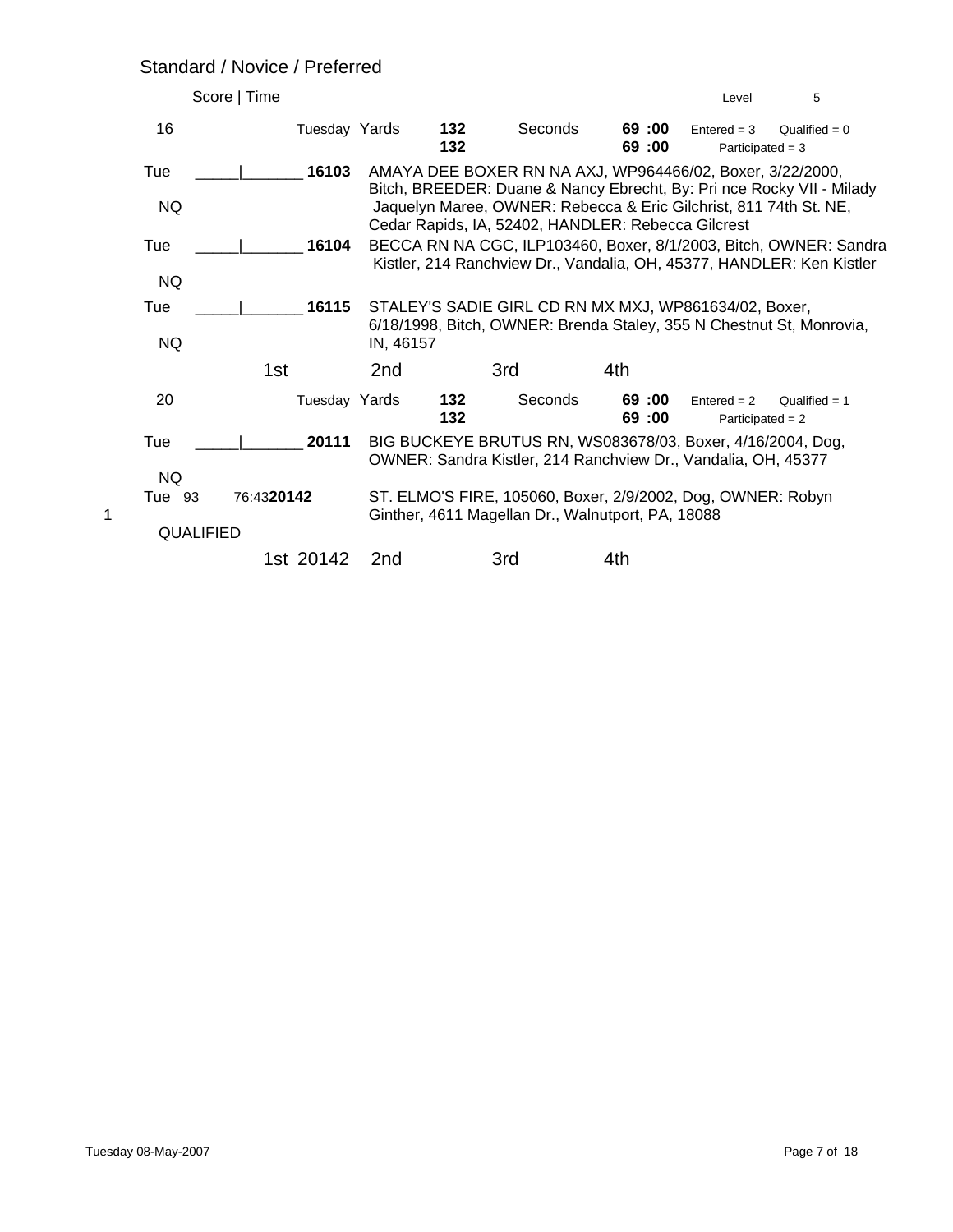#### Standard / Open / Preferred

|            | Score   Time  |     |               |                                                                                                                                                                                       |                | Level                               |                 |
|------------|---------------|-----|---------------|---------------------------------------------------------------------------------------------------------------------------------------------------------------------------------------|----------------|-------------------------------------|-----------------|
| 20         | Tuesday Yards |     | 172<br>172    | Seconds                                                                                                                                                                               | 75:00<br>75:00 | $Entered = 1$<br>Participated = $1$ | Qualified = $0$ |
| Tue<br>NQ. | 20104         |     | Stephen Quinn | SAVOY SICILIAN SCHATZ QUINN CD NAJ RN NAP NJP,<br>WP936632/01, Boxer, 9/4/1999, Bitch, OWNER: Mary & Stephen Quinn,<br>37337 Orange Blossom Lane, Dade City, FL, 33525-0805, HANDLER: |                |                                     |                 |
|            | 1st           | 2nd |               | 3rd                                                                                                                                                                                   | 4th            |                                     |                 |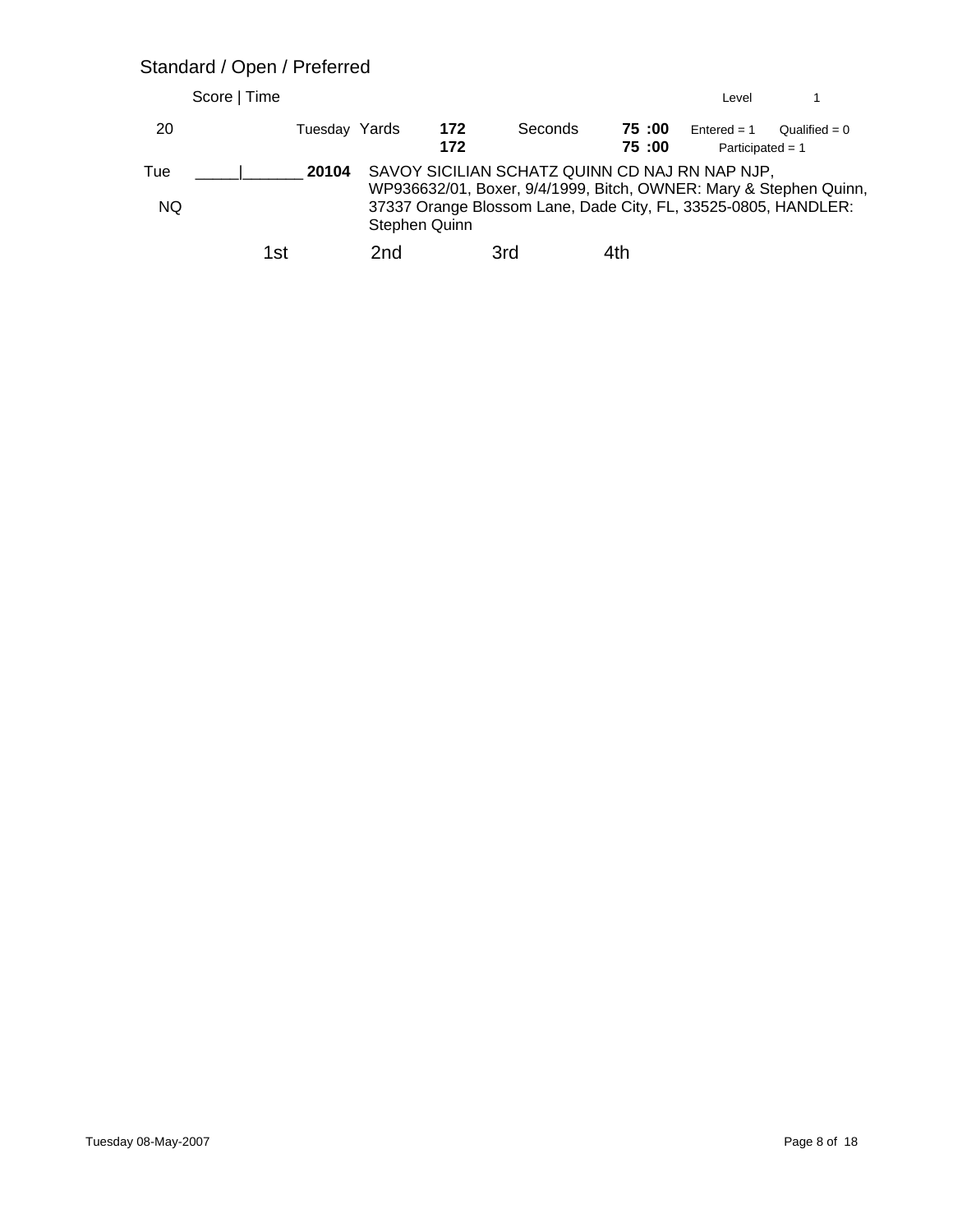#### Standard / Excellent A / Preferred

| Score   Time        |                 |                       |            |                                  |                                                                                                                           | Level                               | 4               |     |
|---------------------|-----------------|-----------------------|------------|----------------------------------|---------------------------------------------------------------------------------------------------------------------------|-------------------------------------|-----------------|-----|
| 16                  | Tuesday Yards   |                       | 166<br>166 | Seconds                          | 64 :00<br>64:00                                                                                                           | $Entered = 1$<br>Participated = $1$ | Qualified = $0$ |     |
| Tue                 | 16121           |                       |            |                                  | CH SUNCHASE'S SUICIDE BLONDE UDX AX AXJ NAPAOJP RN,                                                                       |                                     |                 |     |
| NQ.                 |                 |                       |            |                                  | WP720658/04, Boxer, 7/21/1996, Bitch, OWNER: Tracy L. Hendrickson,<br>4412 W. Kent Circle, Broken Arrow, OK, 74012        |                                     |                 |     |
|                     | 1st             | 2nd                   |            | 3rd                              | 4th                                                                                                                       |                                     |                 |     |
| 20<br>$Entered = 3$ | Qualified = $0$ |                       |            |                                  | Tuesday Yards 166Seconds 1997                                                                                             |                                     | 64              | :00 |
|                     |                 |                       | 166        |                                  | 64:00                                                                                                                     | Participated = $3$                  |                 |     |
| Tue                 | 20124           |                       |            |                                  | JAKOB II CDX RA NA OAP NAJ AJP, WP883929/01, Boxer, 11/16/1998,                                                           |                                     |                 |     |
| NQ.                 |                 |                       |            | 53511-3838, HANDLER: Renee Basye | Dog, OWNER: Renee & Terry Basye, Jr., 1601 Prarie Ave., Beloit, WI,                                                       |                                     |                 |     |
| Tue                 | 20125           |                       |            |                                  | BRAVO'S MASQUERADE CD OA OAJ OAP OJP CD RN, WP972681/05,                                                                  |                                     |                 |     |
|                     |                 |                       |            |                                  | Boxer, 3/27/2000, Bitch, OWNER: Ellen M Gruber, 227 Morris Drive,                                                         |                                     |                 |     |
| NQ.                 |                 | Niles, MI, 49120-8732 |            |                                  |                                                                                                                           |                                     |                 |     |
| Tue                 | 20132           |                       |            |                                  | SASSAFRAS HALEY SPIT'N IMAGE CDX RE AX AXJ NAP NJP,<br>WR069010/04, Boxer, 6/2/2002, Bitch, OWNER: Judy Fey, 17412 County |                                     |                 |     |
| NQ                  |                 |                       |            | Rd. 101, Wayzata, MN, 55391      |                                                                                                                           |                                     |                 |     |
|                     | 1st             | 2nd                   |            | 3rd                              | 4th                                                                                                                       |                                     |                 |     |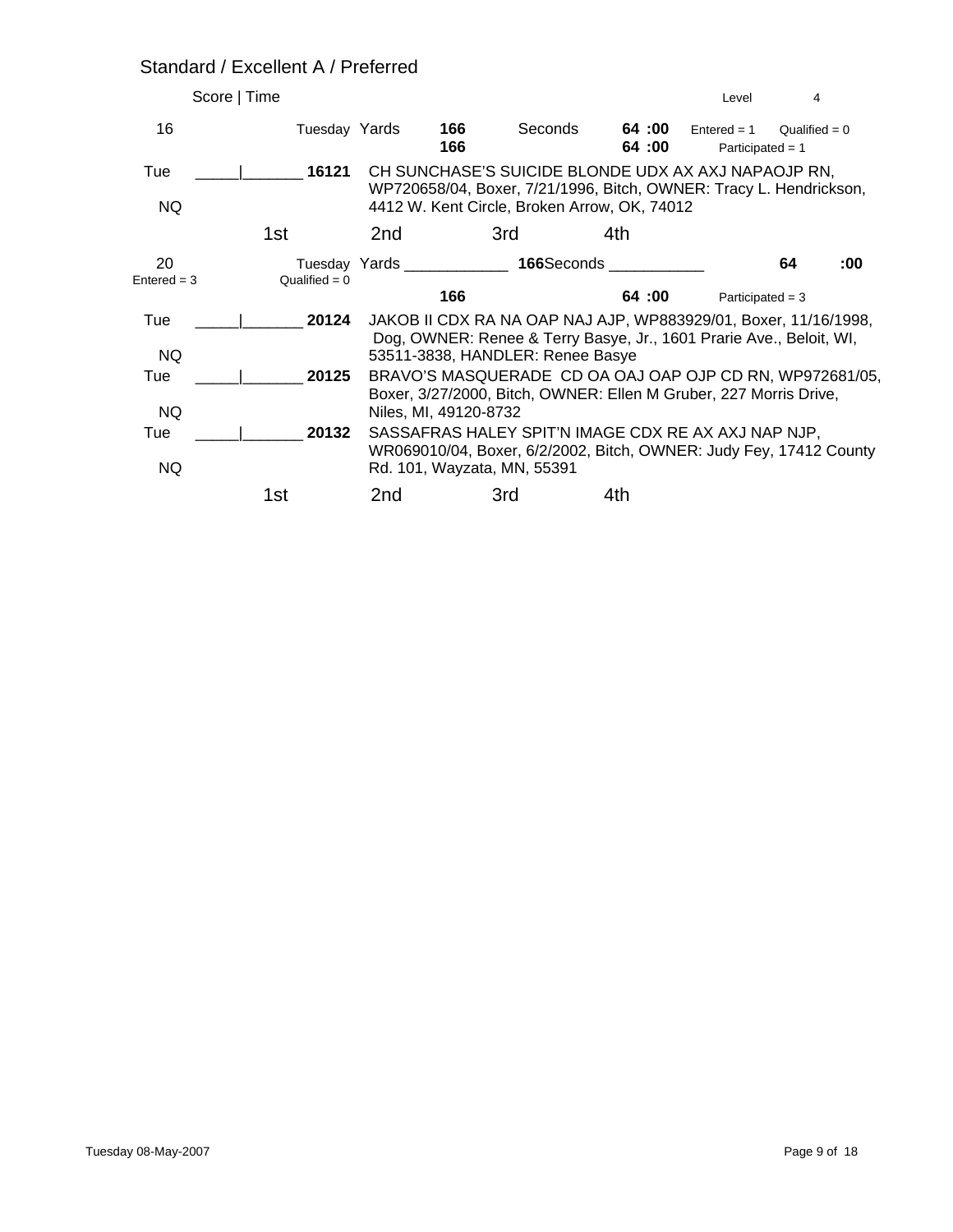|                     | Jumpers With Weaves / Novice A / Regular |                 |                       |                                                                                                                                          |                |                                     |                 |     |
|---------------------|------------------------------------------|-----------------|-----------------------|------------------------------------------------------------------------------------------------------------------------------------------|----------------|-------------------------------------|-----------------|-----|
|                     | Score   Time                             |                 |                       |                                                                                                                                          |                | Level                               | 2               |     |
| 20                  | Tuesday Yards                            |                 | 121<br>121            | Seconds                                                                                                                                  | 40:00<br>40:00 | $Entered = 1$<br>Participated = $1$ | Qualified = $0$ |     |
| Tue<br>NQ.          | 20130                                    | Kinsey          |                       | KELLEN'S DAISY MAE, 105837, Boxer, 7/7/2003, Bitch, OWNER: Ellen<br>Kay Kinsey, 2803 N. Fourth St., Jamestown, PA, 16134, HANDLER: Ellen |                |                                     |                 |     |
|                     | 1st                                      | 2nd             |                       | 3rd                                                                                                                                      | 4th            |                                     |                 |     |
| 24<br>$Entered = 1$ | $Qualified = 0$                          |                 | Tuesday Yards Tuesday | <b>121</b> Seconds                                                                                                                       |                |                                     | 40              | :00 |
|                     |                                          |                 | 121                   |                                                                                                                                          | 40:00          | Participated = $1$                  |                 |     |
| Tue<br><b>NQ</b>    | 24109                                    |                 |                       | MITCH'S GYPSY IN THE PALACE, WS066826/07, Boxer, 8/10/2003,<br>Bitch, OWNER: Margaret Magoffin, 15 Hillrise Dr., Penfield, NY, 14526     |                |                                     |                 |     |
|                     | 1st                                      | 2 <sub>nd</sub> |                       | 3rd                                                                                                                                      | 4th            |                                     |                 |     |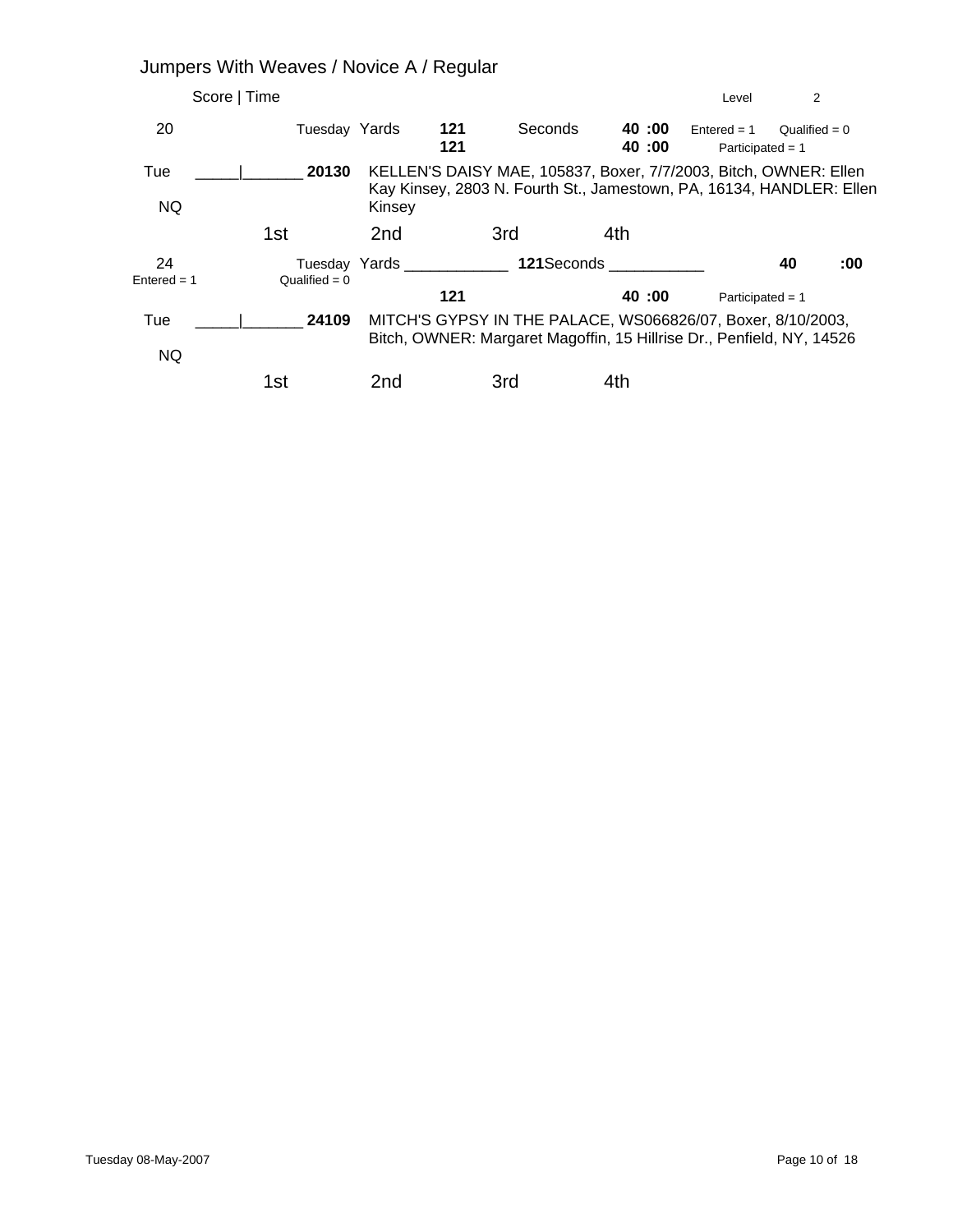# Jumpers With Weaves / Novice B / Regular

|   |                         | Score   Time  |                 |                         |                                                                                                                                    |                | Level                               | 12                                                                                                                                                                                                                |
|---|-------------------------|---------------|-----------------|-------------------------|------------------------------------------------------------------------------------------------------------------------------------|----------------|-------------------------------------|-------------------------------------------------------------------------------------------------------------------------------------------------------------------------------------------------------------------|
|   | 20                      | Tuesday Yards |                 | 121<br>121              | Seconds                                                                                                                            | 40:00<br>40:00 | $Entered = 6$<br>Participated = $6$ | Qualified $= 1$                                                                                                                                                                                                   |
|   | Tue                     | 20110         |                 |                         | EMMA RN CGC, ILP100687, Boxer, 11/1/2002, Bitch, OWNER: Sandra                                                                     |                |                                     |                                                                                                                                                                                                                   |
|   | <b>NQ</b>               |               |                 |                         |                                                                                                                                    |                |                                     | Kistler, 214 Ranchview Dr., Vandalia, OH, 45377, HANDLER: Ken Kistler                                                                                                                                             |
|   | Tue                     | 20114         |                 |                         | PEPRHL WILL YOU DANCE MARBO, WS141446/01, Boxer, 8/1/2005,<br>Bitch, OWNER: Sue Ann Thompson, 1858 Curtis Bridge Rd. NE, N.        |                |                                     |                                                                                                                                                                                                                   |
|   | <b>NQ</b>               |               |                 | Liberty, IA, 52317-9540 |                                                                                                                                    |                |                                     |                                                                                                                                                                                                                   |
|   | Tue                     | 20116         |                 |                         | GOLD MEDAL'S CARBON COPY, WS099611/01, Boxer, 7/23/2004,                                                                           |                |                                     | Bitch, OWNER: Valerie J. Rosenblum, 398 Slow Draw Dr., Valparaiso, IN,                                                                                                                                            |
|   | <b>NQ</b>               |               |                 |                         | 46383, HANDLER: Valerie Rosenblum                                                                                                  |                |                                     |                                                                                                                                                                                                                   |
|   | Tue                     | 20126         |                 |                         | CINNRLEE CHOCOLAT MARSEILLAIS RN, WS137545/06, Boxer,<br>7/17/2005, Bitch, OWNER: Ellen M Gruber, 227 Morris Drive, Niles, MI,     |                |                                     |                                                                                                                                                                                                                   |
|   | <b>NQ</b>               |               | 49120-8732      |                         |                                                                                                                                    |                |                                     |                                                                                                                                                                                                                   |
|   | Tue                     | 20136         |                 |                         | BREEDER: S. Hensley/S. Prillwitz/C. Burks, By: CH Higo's After 6 -                                                                 |                |                                     | BENCHMARK'S AURORA STAR, WR064897/02, Boxer, 4/1/2002, Bitch,                                                                                                                                                     |
|   | <b>NQ</b>               |               | <b>Staley</b>   |                         | Benchmark 'GD Golly Miss Molly, OWNER: Brenda Staley & Ellen<br>Ellerman, 355 N. Chesnut St., Monrovia, IN, 46157, HANDLER: Brenda |                |                                     |                                                                                                                                                                                                                   |
|   | Tue<br>85               | 50:6620137    |                 |                         |                                                                                                                                    |                |                                     | PENNY RA, ILP152409, Boxer, 4/8/2004, Bitch, OWNER: Sandra Kistler,                                                                                                                                               |
| 1 | <b>QUALIFIED</b>        |               |                 |                         | 214 Ranchview Dr., Vandalia, OH, 45377                                                                                             |                |                                     |                                                                                                                                                                                                                   |
|   |                         | 1st 20137     | 2 <sub>nd</sub> |                         | 3rd                                                                                                                                | 4th            |                                     |                                                                                                                                                                                                                   |
|   | 24                      | Tuesday Yards |                 | 121<br>121              | Seconds                                                                                                                            | 40:00<br>40:00 | $Entered = 6$<br>Participated = $6$ | Qualified $= 1$                                                                                                                                                                                                   |
|   | Tue                     | 24111         |                 |                         | TEALCREST'S HALF A SIXPENCE, WS13710702, Boxer, 5/20/2005,<br>Dog, OWNER: Brian Richard, 5300 Pontiac Dr., Fairview Heights, IL,   |                |                                     |                                                                                                                                                                                                                   |
|   | <b>NQ</b>               |               |                 |                         | 62208-3521, HANDLER: Mary Nee                                                                                                      |                |                                     |                                                                                                                                                                                                                   |
|   | Tue                     | 24124         |                 |                         | BENDER KINNEY, 157718, Boxer, 6/8/2003, Dog, OWNER: Tracy<br>Kinney, 4119 Summit Rd., Batavia, OH, 45103                           |                |                                     |                                                                                                                                                                                                                   |
|   | <b>NQ</b><br>Tue        | 24125         |                 |                         | HILLSTREAM'S HUCKLEBERRY FRIEND RN CDX NA, WS053969/03,                                                                            |                |                                     |                                                                                                                                                                                                                   |
|   |                         |               |                 |                         | Boxer, 8/26/2003, Dog, OWNER: Megan L. Pilarcik & Dave Pilarcik,                                                                   |                |                                     |                                                                                                                                                                                                                   |
|   | <b>NQ</b>               |               |                 |                         | 13299 Escena Court, Yucaipa, CA, 92399, HANDLER: Megan Pilarcik                                                                    |                |                                     |                                                                                                                                                                                                                   |
|   | Tue                     | 24129         |                 |                         | HI-STAND'S I WANNA TALK ABOUT "ME", WS05460/07, Boxer,<br>3/24/2002, Dog, OWNER: Vicki Wolfe Sinner, 820 E. 5th St., Hastings,     |                |                                     |                                                                                                                                                                                                                   |
|   | <b>NQ</b>               |               | NE, 68901       |                         |                                                                                                                                    |                |                                     |                                                                                                                                                                                                                   |
|   | Tue                     | 24130         |                 |                         | BENCHMARK'S BLACK MAGIC, WS131633/02, Boxer, 5/9/2005, Dog,<br>OWNER: Brenda Staley, 355 N Chestnut St, Monrovia, IN, 46157        |                |                                     |                                                                                                                                                                                                                   |
|   | <b>NQ</b>               |               |                 |                         |                                                                                                                                    |                |                                     |                                                                                                                                                                                                                   |
| 1 | 100<br>Tue<br>QUALIFIED | 40:0324131    | Garton          |                         | WINMERE BLACK EYED SUSAN RN CGC, WS036452/02, Boxer,                                                                               |                |                                     | 3/23/2003, Bitch, BREEDER: Owner, By: CH School's Fireworks Powerplay<br>- Winmere Tess D'Urbervilles, RN CGC, OWNER: Theresa Garton & Lynn<br>Garton, P.O. Box 13068, Oklahoma City, OK, 73113, HANDLER: Theresa |
|   |                         | 1st 24131     | 2nd             |                         | 3rd                                                                                                                                | 4th            |                                     |                                                                                                                                                                                                                   |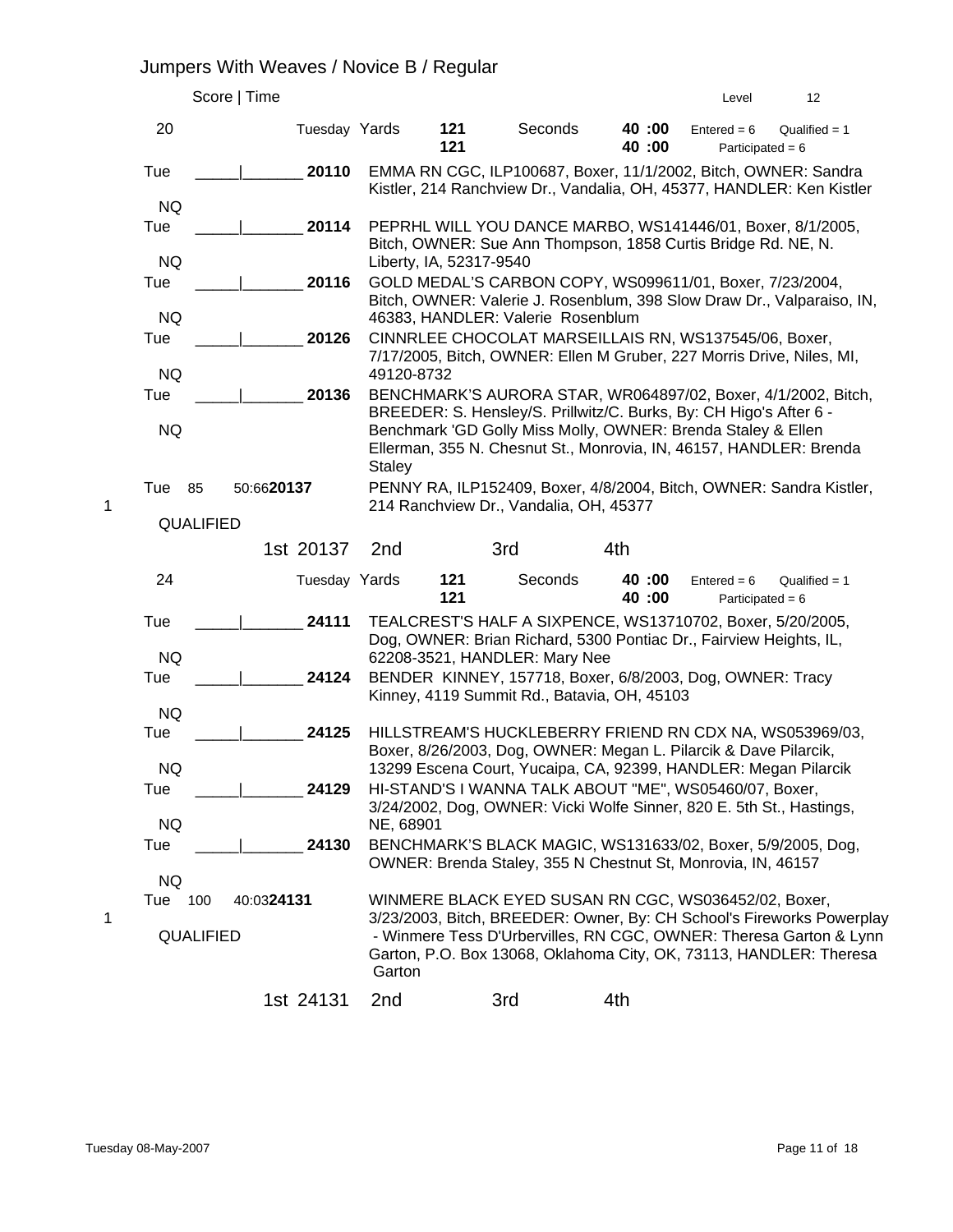#### Jumpers With Weaves / Open / Regular

|                |                         |                        | Score   Time |               |                                                                                                                                                                                        |                         |                                                    |     |                | Level                                                      | 8                                                                                                                                                                                                                                                                      |  |  |
|----------------|-------------------------|------------------------|--------------|---------------|----------------------------------------------------------------------------------------------------------------------------------------------------------------------------------------|-------------------------|----------------------------------------------------|-----|----------------|------------------------------------------------------------|------------------------------------------------------------------------------------------------------------------------------------------------------------------------------------------------------------------------------------------------------------------------|--|--|
|                | 20                      |                        |              | Tuesday Yards |                                                                                                                                                                                        | 136<br>136              | Seconds                                            |     | 39:00<br>39:00 | $Entered = 3$<br>Participated = $3$                        | Qualified $= 2$                                                                                                                                                                                                                                                        |  |  |
| 1              | Tue                     | 100<br>QUALIFIED       | 39:0020127   |               |                                                                                                                                                                                        |                         | 1105 Rowe Rd., Milford, MI, 48380                  |     |                | COUNTERGLOW'S REBELLINA OA NAJ, WS046833/01, Boxer,        | 4/10/2000, Bitch, BREEDER: Susan G. Rodwell, By: Trimanor's Triple<br>Taboo - Counterglow's Classy Mandy, OWNER: Susan L. Stevens-Schultz,                                                                                                                             |  |  |
| $\overline{2}$ | Tue<br><b>NQ</b><br>Tue | 100<br>QUALIFIED       | 39:3120141   | 20138         | Hendrickson                                                                                                                                                                            |                         | Georgetown, TX, 78628, HANDLER: Kerry Rogers       |     |                | W. Kent Circle, Broken Arrow, OK, 74012, HANDLER: Tracy L. | CH BLUE COLLAR'S STARSHIP MERCURY RA NA NAJ, WS035473/05,<br>Boxer, 4/13/2003, Bitch, OWNER: Kerry Rodgers, 131 Casa Loma Cir.,<br>SUNCHASE'S LITTLE BLACK DRESS RN CD NA, WS069670/06, Boxer,<br>11/20/2003, Bitch, OWNER: Tracy L. Hendrickson & Rhoda Goselin, 4412 |  |  |
|                |                         |                        |              | 1st 20127     |                                                                                                                                                                                        | 2nd 20141               | 3rd                                                | 4th |                |                                                            |                                                                                                                                                                                                                                                                        |  |  |
|                | 24                      |                        |              | Tuesday Yards |                                                                                                                                                                                        | 136<br>136              | Seconds                                            |     | 39:00<br>39:00 | $Entered = 5$<br>Participated $= 5$                        | Qualified $= 1$                                                                                                                                                                                                                                                        |  |  |
| 1              | Tue<br>Tue              | 95<br><b>QUALIFIED</b> | 37:9424101   | 24116         |                                                                                                                                                                                        |                         |                                                    |     |                |                                                            | BOSCO JABBA THE HUT NAJ, WS006271/03, Boxer, 5/4/2002, Dog,<br>BREEDER: Nicole Goodman, By: Budweiser Number Two - Nikki's Blazing<br>Star, OWNER: Ron Trainer, 320 Shawnee Trail, Centerville, OH, 45458<br>GOLD MEDAL'S JAX OF ALL TRADES NA NAJ RN CD, WR064850/06, |  |  |
|                | <b>NQ</b>               |                        |              |               |                                                                                                                                                                                        | MI, 49120-8732          |                                                    |     |                |                                                            | Boxer, 4/30/2002, Dog, OWNER: Ellen M Gruber, 227 Morris Drive, Niles,                                                                                                                                                                                                 |  |  |
|                | Tue<br><b>NQ</b>        |                        |              | 24122         |                                                                                                                                                                                        |                         |                                                    |     |                |                                                            | SEMPER FI STEALING HOME NA NAJ CD RA, WS012958/04, Boxer,<br>7/17/2002, Dog, OWNER: Dena Hudson & Claudia Clifton, 782 Coventry                                                                                                                                        |  |  |
|                | Tue                     |                        |              | 24126         | Township Pl., Marietta, GA, 30062, HANDLER: Dena Hudson<br>SUNCHASE'S BOY TOY CDX OA NAJ RN, WR057501/12, Boxer,<br>11/22/2001, Dog, OWNER: Tracy L. Hendrickson, 4412 W. Kent Circle, |                         |                                                    |     |                |                                                            |                                                                                                                                                                                                                                                                        |  |  |
|                | <b>NQ</b>               |                        |              |               |                                                                                                                                                                                        | Broken Arrow, OK, 74012 |                                                    |     |                |                                                            |                                                                                                                                                                                                                                                                        |  |  |
|                | Tue                     |                        |              | 24107         | INDIGO'S CACTUS FLOWER V BLEILWOOD NA, WS090503/05, Boxer,<br>5/9/2004, Bitch, OWNER: Rose Northcutt and Rhonda Nickels, 2913 155th                                                    |                         |                                                    |     |                |                                                            |                                                                                                                                                                                                                                                                        |  |  |
|                | <b>NQ</b>               |                        |              |               |                                                                                                                                                                                        |                         | Ave., Sherrard, IL, 61281, HANDLER: Rose Northcutt |     |                |                                                            |                                                                                                                                                                                                                                                                        |  |  |
|                |                         |                        |              | 1st 24101     | 2 <sub>nd</sub>                                                                                                                                                                        |                         | 3rd                                                | 4th |                |                                                            |                                                                                                                                                                                                                                                                        |  |  |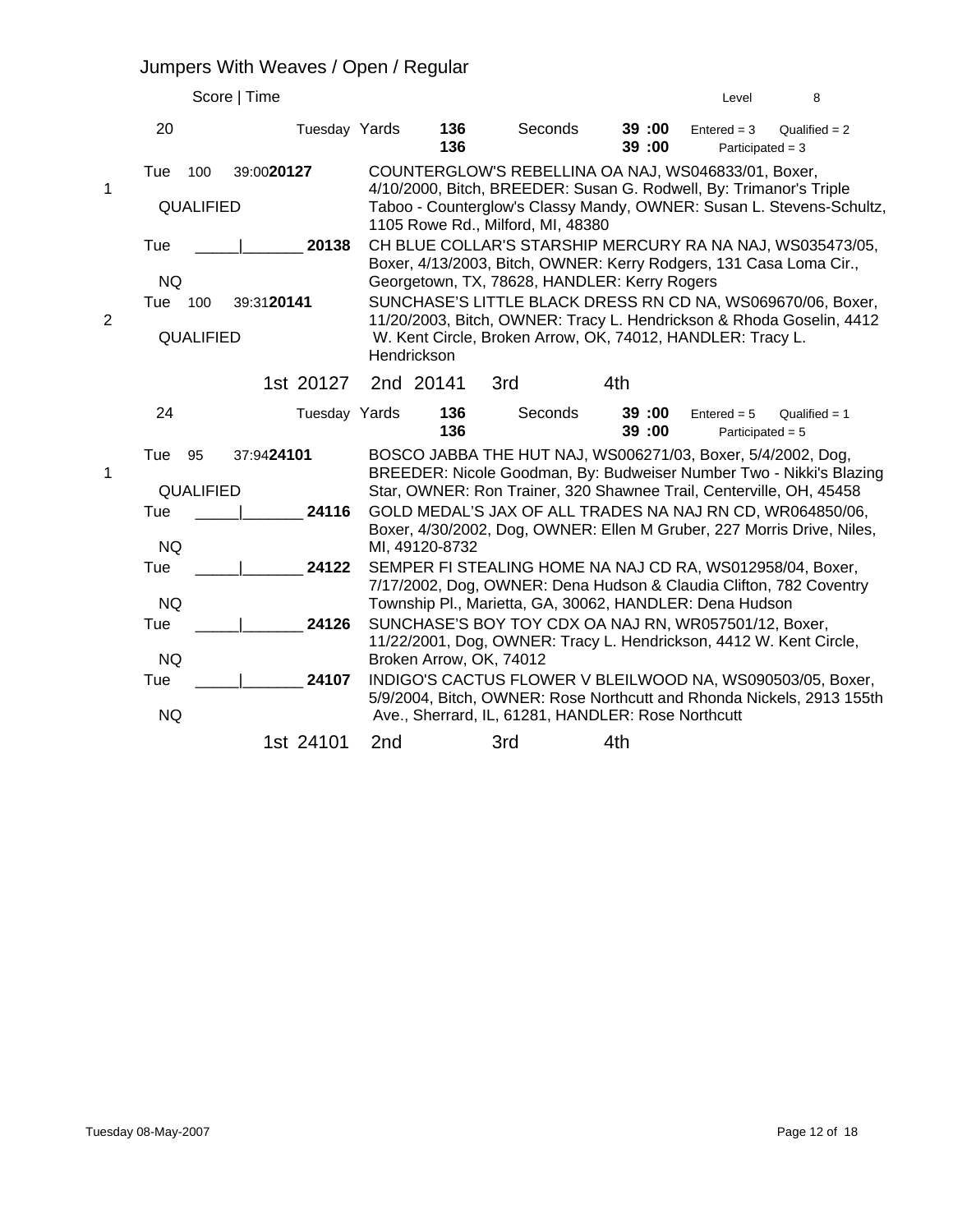# Jumpers With Weaves / Excellent A /

|                             | Score   Time   |                 |                                                                                                                                                                                                                                                                                                                                |                | Level                               | 5               |
|-----------------------------|----------------|-----------------|--------------------------------------------------------------------------------------------------------------------------------------------------------------------------------------------------------------------------------------------------------------------------------------------------------------------------------|----------------|-------------------------------------|-----------------|
| 20                          | Tuesday Yards  | 161<br>161      | Seconds                                                                                                                                                                                                                                                                                                                        | 43:00<br>43:00 | $Entered = 3$<br>Participated $=$ 3 | Qualified $= 1$ |
| Tue<br>94<br>1<br>QUALIFIED | 45:1820101     |                 | SWEET GEORGIE'S BELLE OF THE BALL CD OA OAJ, WS134666/02,<br>Boxer, 6/5/2005, Bitch, OWNER: Ruth M. & James P. Hutchins, 502<br>Blossomhill Lane, Cincinnati, OH, 45224, HANDLER: Jim Hutchins                                                                                                                                 |                |                                     |                 |
| Tue<br>NQ.<br>Tue<br>NQ.    | 20102<br>20144 | NE, 68901       | SAVOY LUSTIG UND SCHOEN NA NAJ RN, WR002256/01, Boxer,<br>10/31/2000, Bitch, OWNER: Mary & Stephen Quinn, 37337 Orange<br>Blossom Lane, Dade City, FL, 33525-0805, HANDLER: Stephen Quinn<br>DANCIN' DIAMOND'S PRINCESS AX OAJ, WP942988/07, Boxer,<br>11/15/1999, Bitch, OWNER: Vicki Wolfe Sinner, 820 E. 5th St., Hastings, |                |                                     |                 |
|                             | 1st 20101      | 2 <sub>nd</sub> | 3rd                                                                                                                                                                                                                                                                                                                            | 4th            |                                     |                 |
| 24                          | Tuesday Yards  | 161<br>161      | Seconds                                                                                                                                                                                                                                                                                                                        | 43:00<br>43:00 | $Entered = 2$<br>Participated = $1$ | Qualified = $0$ |
| Tue<br>NQ                   | 24102          |                 | SUNCHASE'S BLEACHED BLONDE CDX AX OAJ RN, ILP100396,<br>Boxer, 8/7/1998, Bitch, OWNER: Tracy L. Hendrickson, 4412 W. Kent<br>Circle, Broken Arrow, OK, 74012                                                                                                                                                                   |                |                                     |                 |
| Tue<br>Absent               | 24132          |                 | BRAVO'S CHORUS LINE CD OA OAJ, WR062042/05, Boxer, 3/1/2002,<br>Bitch, OWNER: Carol & Phil Garaghty, 7733 59th Ave. No., Crystal, MN,<br>55428-3241, HANDLER: Carol Garaghty                                                                                                                                                   |                |                                     |                 |
|                             | 1st            | 2nd             | 3rd                                                                                                                                                                                                                                                                                                                            | 4th            |                                     |                 |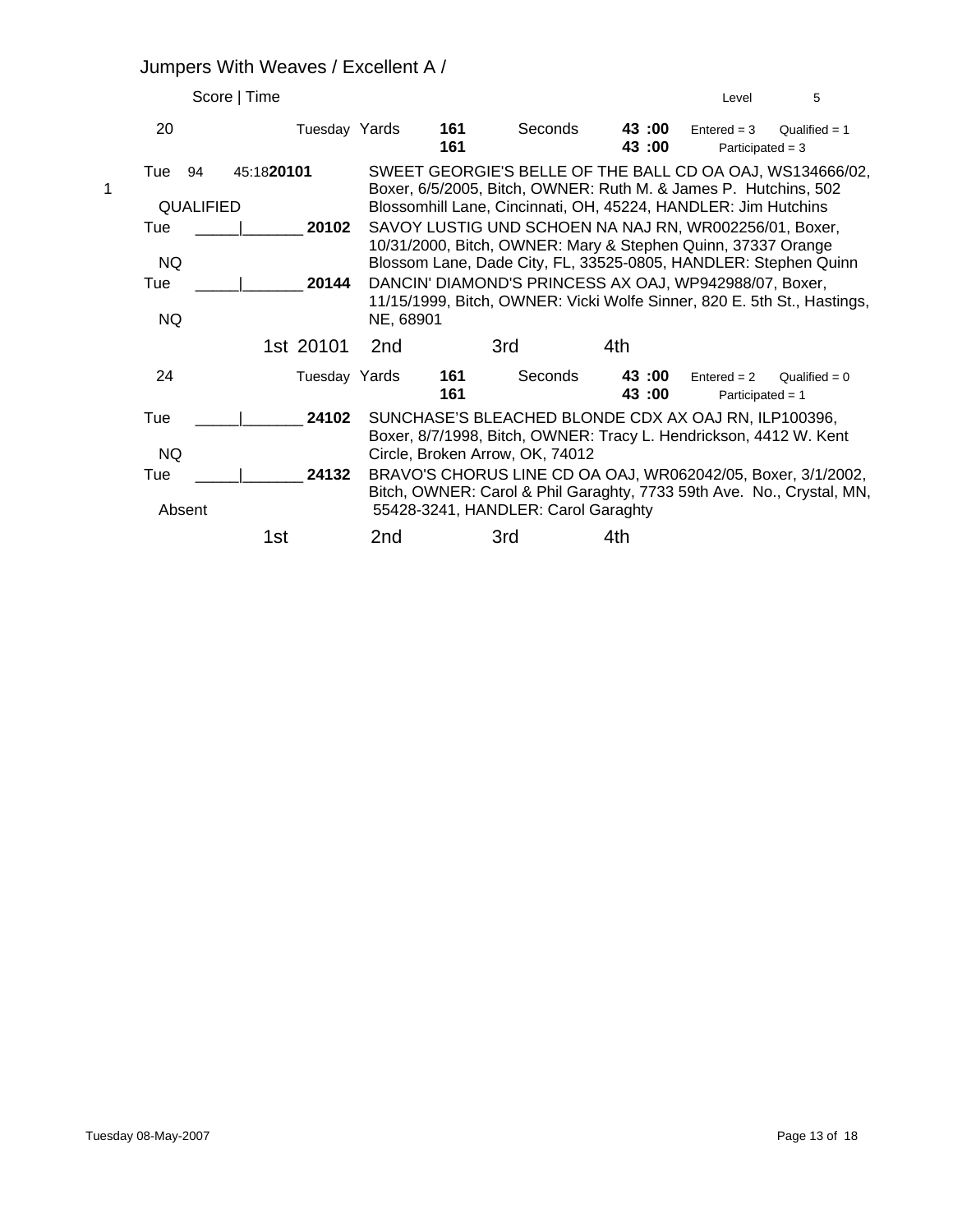#### Jumpers With Weaves / Excellent B /

|                  |                         | Score   Time                                                 |                                                                                                                                                                                                        |                                                                                                                           |                                                                                                                              |                 | Level                               | 12                                                                     |  |
|------------------|-------------------------|--------------------------------------------------------------|--------------------------------------------------------------------------------------------------------------------------------------------------------------------------------------------------------|---------------------------------------------------------------------------------------------------------------------------|------------------------------------------------------------------------------------------------------------------------------|-----------------|-------------------------------------|------------------------------------------------------------------------|--|
|                  | 20                      | Tuesday Yards                                                |                                                                                                                                                                                                        | 161<br>161                                                                                                                | Seconds                                                                                                                      | 43:00<br>43 :00 | $Entered = 4$<br>Participated = $4$ | Qualified $= 1$                                                        |  |
|                  | Tue<br><b>NQ</b>        | 20117                                                        | JOSEPHINE VON BACHBETT VCD2 AX AXJ, WS001755/03, Boxer,<br>1/21/2002, Bitch, OWNER: Renee & Terry Basye, Jr., 1601 Prarie Ave.,<br>Beloit, WI, 53511-3838, HANDLER: Renee Basye                        |                                                                                                                           |                                                                                                                              |                 |                                     |                                                                        |  |
|                  | Tue<br>100              | 36:2120118                                                   |                                                                                                                                                                                                        |                                                                                                                           | MACH RIEGEL'S DIAMOND OF SAVOY RE, WR064507/02, Boxer,                                                                       |                 |                                     |                                                                        |  |
| 1                | QUALIFIED               |                                                              | 3/5/2002, Bitch, BREEDER: Esther Riegel & Mary Banta, By: Suncrest's In<br>His Image - Savoy Hot Sicily, CD, OWNER: Ileana Nadal, 3136 Oak Tree<br>Pl., Valrico, FL, 33594                             |                                                                                                                           |                                                                                                                              |                 |                                     |                                                                        |  |
|                  | Tue                     | 20122                                                        |                                                                                                                                                                                                        |                                                                                                                           | CH TEALCREST'S PENNYS FROM HEAVEN CD RA AX AXJ,<br>WR051949/01, Boxer, 10/12/2001, Bitch, OWNER: Jill Hootman, 171           |                 |                                     |                                                                        |  |
|                  | <b>NQ</b>               |                                                              |                                                                                                                                                                                                        |                                                                                                                           | Tylertown Rd., Clarksville, TN, 37040                                                                                        |                 |                                     |                                                                        |  |
|                  | Tue                     | 20135                                                        |                                                                                                                                                                                                        |                                                                                                                           | BENCHMARK'S JOE LOUIS CD AX MXJ RE, WP982576/03, Boxer,<br>7/8/2000, Dog, OWNER: Brenda & Charles Staley, 355 N Chestnut St, |                 |                                     |                                                                        |  |
|                  | <b>NQ</b>               |                                                              |                                                                                                                                                                                                        |                                                                                                                           | Monrovia, IN, 46157, HANDLER: Brenda Staley                                                                                  |                 |                                     |                                                                        |  |
|                  |                         | 1st 20118                                                    | 2nd                                                                                                                                                                                                    |                                                                                                                           | 3rd                                                                                                                          | 4th             |                                     |                                                                        |  |
|                  | 24                      | Tuesday Yards                                                |                                                                                                                                                                                                        | 161<br>161                                                                                                                | Seconds                                                                                                                      | 43:00<br>43 :00 | $Entered = 6$<br>Participated = $5$ | $Qualified = 2$                                                        |  |
|                  | Tue                     | 24103                                                        |                                                                                                                                                                                                        |                                                                                                                           | Bitch, OWNER: Ruth M. & James P. Hutchins, 502 Blossomhill Lane,                                                             |                 |                                     | SWEET GEORGIE GIRL UDX MX MXJ, WR03765206, Boxer, 7/19/2001,           |  |
|                  | <b>NQ</b>               |                                                              |                                                                                                                                                                                                        |                                                                                                                           | Cincinnati, OH, 45224, HANDLER: Jim Hutchins                                                                                 |                 |                                     |                                                                        |  |
|                  | Tue                     | 24104                                                        | AMAZING OPPORTUNITY OF CHANCE MX MXJ, WR022646/02,<br>Boxer, 4/4/2001, Dog, OWNER: Celeste Bell, 5552 Wagoner Ct., Ann<br>Arbor, MI, 48103<br>MICHAEL JOHNS MIGHTY GOLIATH MX MXJ, WR073429/01, Boxer, |                                                                                                                           |                                                                                                                              |                 |                                     |                                                                        |  |
|                  | <b>NQ</b>               |                                                              |                                                                                                                                                                                                        |                                                                                                                           |                                                                                                                              |                 |                                     |                                                                        |  |
| 1                | 100<br>Tue<br>QUALIFIED | 37:0924105                                                   | OH, 44109                                                                                                                                                                                              |                                                                                                                           |                                                                                                                              |                 |                                     | 10/4/2002, Dog, OWNER: Michael Butler, 4415 Behrwald Ave., Cleveland,  |  |
|                  | Tue 100                 | 37:6524112                                                   |                                                                                                                                                                                                        |                                                                                                                           | CH KELLY'S CRUISE ON UP SHALSADE RN AX AXJ, WS014013/01,                                                                     |                 |                                     |                                                                        |  |
| $\boldsymbol{2}$ |                         |                                                              |                                                                                                                                                                                                        |                                                                                                                           | Boxer, 7/3/2002, Dog, OWNER: Susan Kelly & Shirley Laussade, 205                                                             |                 |                                     |                                                                        |  |
|                  | QUALIFIED<br>Tue        | 24113                                                        |                                                                                                                                                                                                        |                                                                                                                           | Alliance St., Kenner, LA, 70062-1027, HANDLER: Susan Kelly                                                                   |                 |                                     |                                                                        |  |
|                  |                         |                                                              | CH SUNCHASE'S BLONDE MOMENT CDX AX AXJ RN, WP995105/01,<br>Boxer, 8/1/2000, Bitch, OWNER: Tracy L. Hendrickson, 4412 W. Kent                                                                           |                                                                                                                           |                                                                                                                              |                 |                                     |                                                                        |  |
|                  | NQ                      |                                                              |                                                                                                                                                                                                        |                                                                                                                           | Circle, Broken Arrow, OK, 74012                                                                                              |                 |                                     |                                                                        |  |
|                  | Tue<br>Absent           | 24114                                                        |                                                                                                                                                                                                        | Cleveland, TN, 37323                                                                                                      | LUCKY LADY HANNA GRACE CDX RE MX MXJ CGC, WS017604/01,                                                                       |                 |                                     | Boxer, 8/12/2002, Bitch, OWNER: Sandie Turner, 531 Hughes Lake Rd. SE, |  |
|                  |                         | 1st 24105                                                    |                                                                                                                                                                                                        | 2nd 24112                                                                                                                 | 3rd                                                                                                                          | 4th             |                                     |                                                                        |  |
|                  | 26                      | Tuesday Yards                                                |                                                                                                                                                                                                        | 161<br>161                                                                                                                | Seconds                                                                                                                      | 43:00<br>43 :00 | $Entered = 2$<br>Participated = $2$ | Qualified $= 1$                                                        |  |
|                  | Tue<br>100              | 41:3226101                                                   |                                                                                                                                                                                                        |                                                                                                                           | SWEET BEAU REGARDS 2 YOU CDX MX MXJ, WR03765205, Boxer,                                                                      |                 |                                     |                                                                        |  |
| 1                | QUALIFIED               |                                                              |                                                                                                                                                                                                        | 7/19/2001, Dog, OWNER: James P & Ruth M. Hutchins, 502 Blossomhill<br>Lane, Cincinnati, OH, 45224, HANDLER: Ruth Hutchins |                                                                                                                              |                 |                                     |                                                                        |  |
|                  | Tue                     | SCHMIDT'S SLICK LADY'S BLACK ONYX CD AX AXJ RA CGC,<br>26103 |                                                                                                                                                                                                        |                                                                                                                           |                                                                                                                              |                 |                                     |                                                                        |  |
|                  | NQ                      |                                                              |                                                                                                                                                                                                        |                                                                                                                           | WR025366/01, Boxer, 4/20/2001, Bitch, OWNER: Leta L. McCulla, 1100<br>N Heck Hill Rd., St. Paris, OH, 43072-9349             |                 |                                     |                                                                        |  |
|                  |                         | 1st 26101                                                    | 2 <sub>nd</sub>                                                                                                                                                                                        |                                                                                                                           | 3rd                                                                                                                          | 4th             |                                     |                                                                        |  |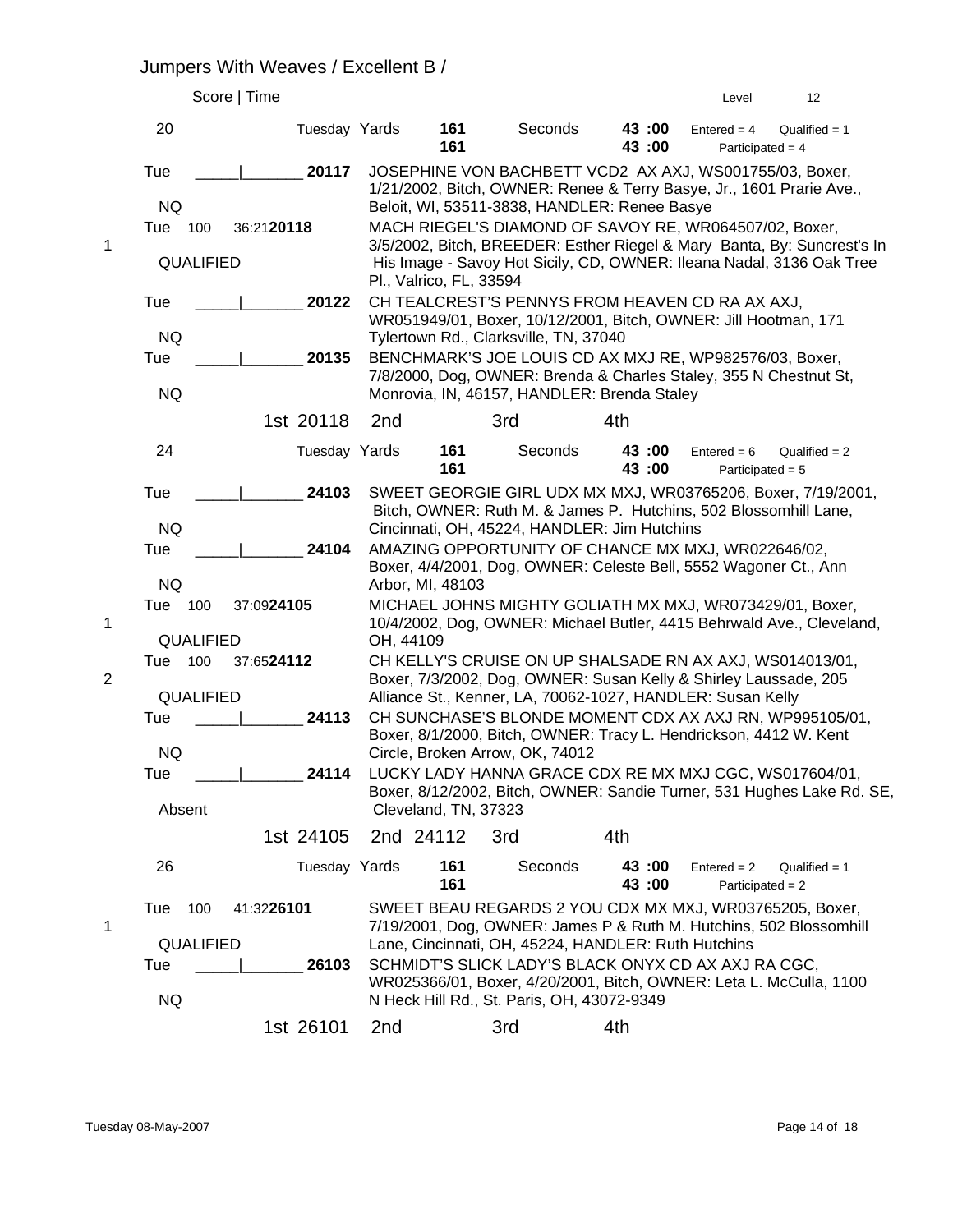# Jumpers With Weaves / Novice / Preferred

|   | Score   Time     |               |                 |              |                                                                                                                               |                 | Level                               | 8                                                                                                                                          |
|---|------------------|---------------|-----------------|--------------|-------------------------------------------------------------------------------------------------------------------------------|-----------------|-------------------------------------|--------------------------------------------------------------------------------------------------------------------------------------------|
|   | 16               | Tuesday Yards |                 | 121<br>121   | Seconds                                                                                                                       | 45:00<br>45 :00 | $Entered = 3$<br>Participated = $3$ | Qualified $= 1$                                                                                                                            |
|   | Tue              | 16103         |                 |              | AMAYA DEE BOXER RN NA AXJ, WP964466/02, Boxer, 3/22/2000,                                                                     |                 |                                     | Bitch, BREEDER: Duane & Nancy Ebrecht, By: Pri nce Rocky VII - Milady                                                                      |
|   | <b>NQ</b>        |               |                 |              | Jaquelyn Maree, OWNER: Rebecca & Eric Gilchrist, 811 74th St. NE,<br>Cedar Rapids, IA, 52402, HANDLER: Rebecca Gilcrest       |                 |                                     |                                                                                                                                            |
|   | Tue              | 16104         |                 |              |                                                                                                                               |                 |                                     | BECCA RN NA CGC, ILP103460, Boxer, 8/1/2003, Bitch, OWNER: Sandra<br>Kistler, 214 Ranchview Dr., Vandalia, OH, 45377, HANDLER: Ken Kistler |
|   | <b>NQ</b>        |               |                 |              |                                                                                                                               |                 |                                     |                                                                                                                                            |
| 1 | Tue<br>100       | 33:7716115    |                 |              | STALEY'S SADIE GIRL CD RN MX MXJ, WP861634/02, Boxer,<br>6/18/1998, Bitch, OWNER: Brenda Staley, 355 N Chestnut St, Monrovia, |                 |                                     |                                                                                                                                            |
|   | <b>QUALIFIED</b> |               | IN, 46157       |              |                                                                                                                               |                 |                                     |                                                                                                                                            |
|   |                  | 1st 16115     | 2 <sub>nd</sub> |              | 3rd                                                                                                                           | 4th             |                                     |                                                                                                                                            |
|   | 20               | Tuesday Yards |                 | 121<br>$121$ | Seconds                                                                                                                       | 45:00<br>45:00  | $Entered = 5$<br>Participated $= 5$ | Qualified $= 1$                                                                                                                            |
|   | Tue              | 16116         |                 |              | CH RAGALS FULL OF TEN DER GRACE, WS117312/05, Boxer,<br>1/6/2005, Bitch, OWNER: Rebecca Gilcrest & Korinne Vanderpool, 811    |                 |                                     |                                                                                                                                            |
|   | <b>NQ</b>        |               |                 |              | 74th St. NE, Cedar Papids, IA, 52402, HANDLER: Rebecca Gilcrest                                                               |                 |                                     |                                                                                                                                            |
|   | Tue              | 20111         |                 |              | BIG BUCKEYE BRUTUS RN, WS083678/03, Boxer, 4/16/2004, Dog,<br>OWNER: Sandra Kistler, 214 Ranchview Dr., Vandalia, OH, 45377   |                 |                                     |                                                                                                                                            |
|   | <b>NQ</b>        |               |                 |              |                                                                                                                               |                 |                                     |                                                                                                                                            |
|   | Tue              | 20121         |                 |              | BOXRMOR LIL' RAGIN TROUBLE RN RA, WS0667331, Boxer,<br>6/4/2003, Dog, OWNER: Rose Northcutt and Kim Northcutt, 2913 155th     |                 |                                     |                                                                                                                                            |
|   | <b>NQ</b>        |               |                 |              | Ave., Sherrard, IL, 61281, HANDLER: Rose Northcutt                                                                            |                 |                                     |                                                                                                                                            |
|   | Tue              | 20142         |                 |              | ST. ELMO'S FIRE, 105060, Boxer, 2/9/2002, Dog, OWNER: Robyn<br>Ginther, 4611 Magellan Dr., Walnutport, PA, 18088              |                 |                                     |                                                                                                                                            |
|   | <b>NQ</b>        |               |                 |              |                                                                                                                               |                 |                                     |                                                                                                                                            |
| 1 | Tue<br>95        | 42:4820143    |                 |              | HARPO'S CERTAINCHARM D'JACQUET UD RN NAP, WR000941/02,<br>Boxer, 7/10/2000, Bitch, OWNER: Brian Richard, 5300 Pontiac Dr.,    |                 |                                     |                                                                                                                                            |
|   | QUALIFIED        |               |                 |              | Fairview Heights, IL, 62208-3521, HANDLER: Mary Nee                                                                           |                 |                                     |                                                                                                                                            |
|   |                  | 1st 20143     | 2 <sub>nd</sub> |              | 3rd                                                                                                                           | 4th             |                                     |                                                                                                                                            |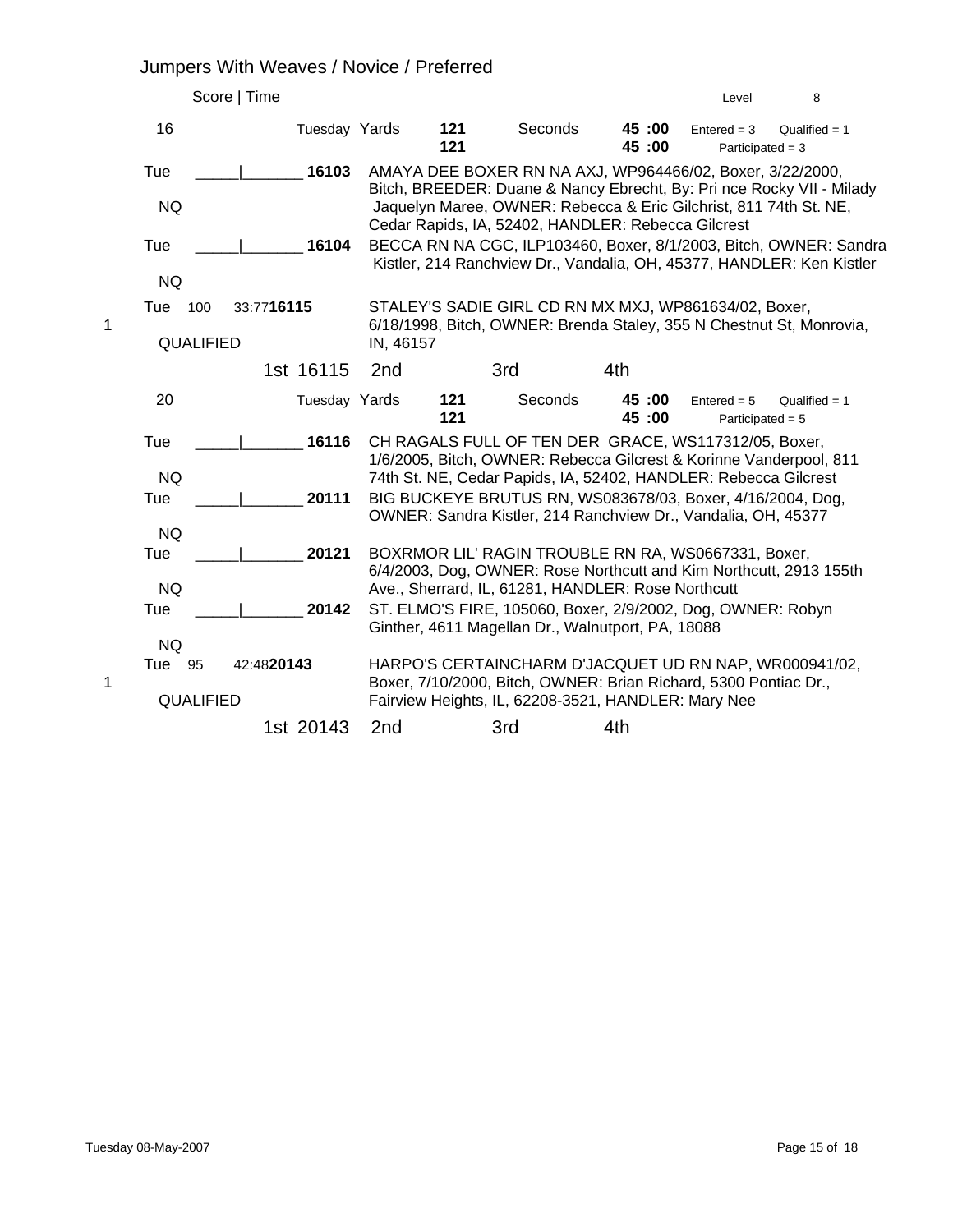# Jumpers With Weaves / Open / Preferred

| Score   Time                                 |               |                             |     |         |                | Level                                                                                                            | 2                                                                  |
|----------------------------------------------|---------------|-----------------------------|-----|---------|----------------|------------------------------------------------------------------------------------------------------------------|--------------------------------------------------------------------|
| 20                                           | Tuesday Yards | 136                         | 136 | Seconds | 44:00<br>44:00 | $Entered = 2$<br>Participated = $2$                                                                              | Oualified = $1$                                                    |
| Tue<br><b>NQ</b>                             | 20104         | Stephen Quinn               |     |         |                | SAVOY SICILIAN SCHATZ QUINN CD NAJ RN NAP NJP,<br>37337 Orange Blossom Lane, Dade City, FL, 33525-0805, HANDLER: | WP936632/01, Boxer, 9/4/1999, Bitch, OWNER: Mary & Stephen Quinn,  |
| 43:7520132<br>Tue<br>100<br><b>QUALIFIED</b> |               | Rd. 101, Wayzata, MN, 55391 |     |         |                | SASSAFRAS HALEY SPIT'N IMAGE CDX RE AX AXJ NAP NJP,                                                              | WR069010/04, Boxer, 6/2/2002, Bitch, OWNER: Judy Fey, 17412 County |
|                                              | 1st 20132     | 2nd                         | 3rd |         |                |                                                                                                                  |                                                                    |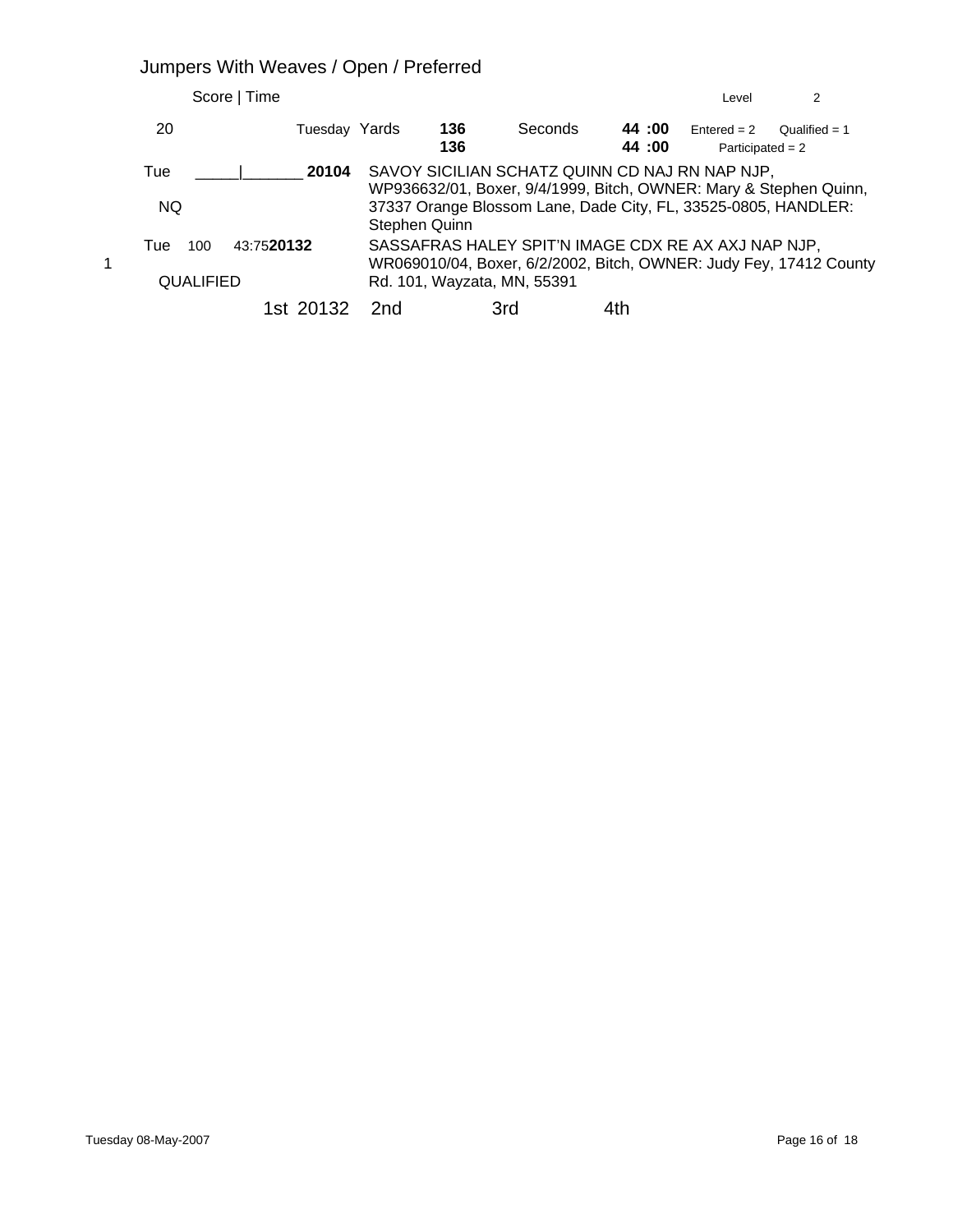#### Jumpers With Weaves / Excellent A / Preferred

|      |                         | Score   Time |               |                       |            |         |     |                | Level                                                                                                                         |                 |  |
|------|-------------------------|--------------|---------------|-----------------------|------------|---------|-----|----------------|-------------------------------------------------------------------------------------------------------------------------------|-----------------|--|
| 20   |                         |              | Tuesday Yards |                       | 161<br>161 | Seconds |     | 48:00<br>48:00 | $Fntered = 1$<br>Participated = $1$                                                                                           | Oualified $= 1$ |  |
| Tuel | -85<br><b>QUALIFIED</b> | 53:4120125   |               | Niles, MI, 49120-8732 |            |         |     |                | BRAVO'S MASQUERADE CD OA OAJ OAP OJP CD RN, WP972681/05,<br>Boxer, 3/27/2000, Bitch, OWNER: Ellen M Gruber, 227 Morris Drive, |                 |  |
|      |                         |              | 1st 20125 2nd |                       |            | 3rd     | 4th |                |                                                                                                                               |                 |  |